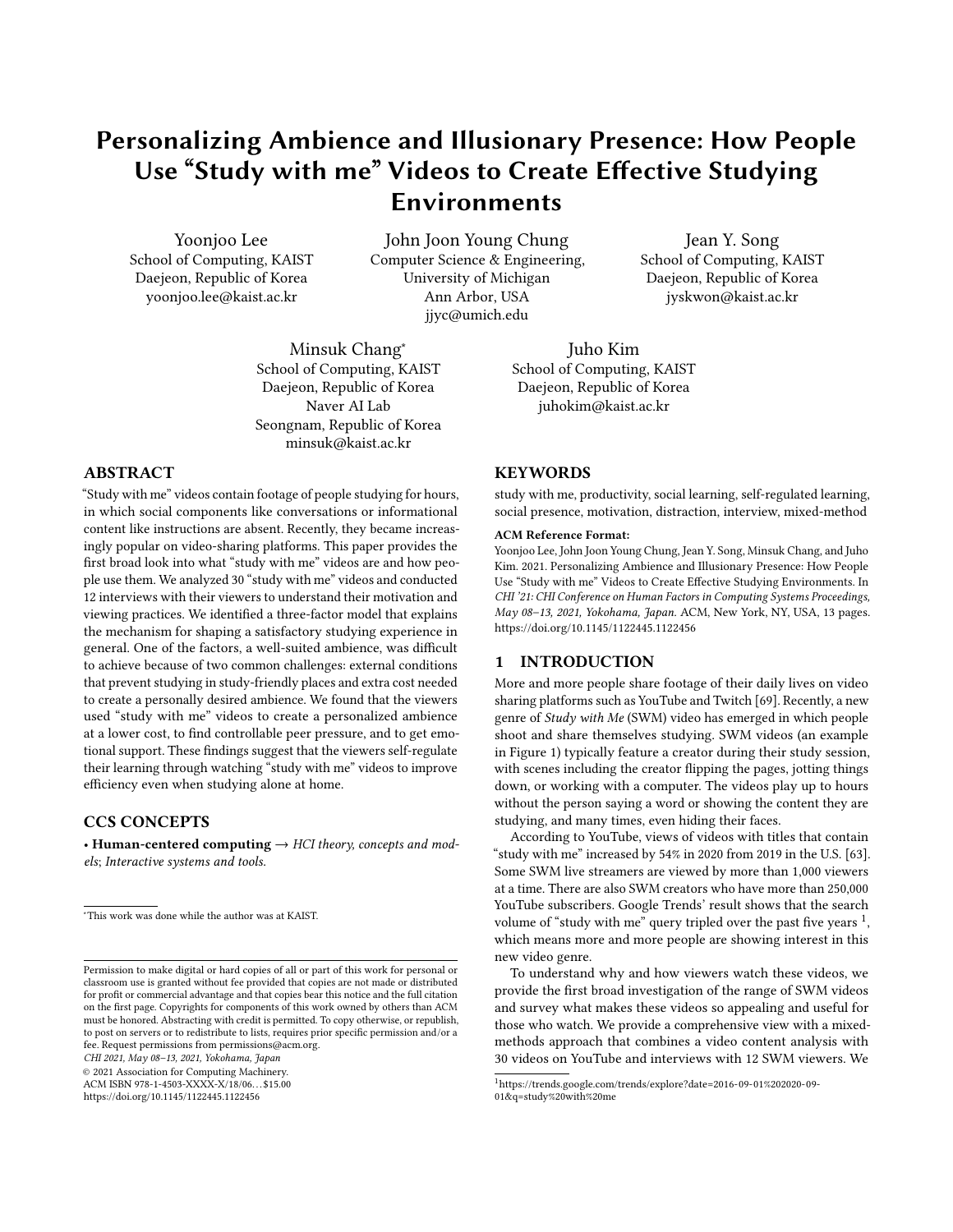CHI 2021, May 08–13, 2021, Yokohama, Japan Yoonjoo Lee, John Joon Young Chung, Jean Y. Song, Minsuk Chang, and Juho Kim

<span id="page-1-0"></span>

Figure 1: A screenshot of a Study With Me video [\[13\]](#page-10-0). The creator is studying in her workplace and a timer is shown on the screen.

first identify three salient characteristics across SWM video by analyzing a sample of videos with "study with me" as the keyword in YouTube, the most popular video sharing platform at the time of writing. We then present major variations of SWM videos in terms of 10 features that we found, including background sound, whether a timer is displayed, whether the creator's face appears, and video length. This analysis further helped us understand that SWM viewing patterns may differ among viewers and design interview questions accordingly for the actual viewers.

To deepen our understanding of viewers' motivation and practices of watching SWM videos, we conducted a semi-structured interview study with 12 SWM viewers. The main finding was that the viewers watch SWM videos to create their own virtual study space. We found that there are common conditions to be met to achieve a satisfying study time in general. Whether the conditions are met depends on three factors that interact with each other: the expected effect, the internal state, and the external ambience. We also uncovered that most of the interviewees have experienced difficulties in creating or finding a suitable external ambience for their study time. Based on the three-factor model, we found that our interviewees achieve their expected effect during study time through turning on SWM videos, which helps them create the desired external ambience.

Watching SWM videos can help viewers virtually create a satisfactory studying experience even in the small corner of their home. First, it helps viewers get motivated by creators who are studying hard in the video. Second, it helps viewers get emotional support triggered by the sense of togetherness. Moreover, it is possible for the viewers to freely control the external study ambience with even little cost. With these benefits, viewers watch SWM videos anytime and anywhere when they want to focus on their studies and avoid distractions.

We argue that watching SWM videos could be viewed as a new form of self-regulated learning (SRL) where one tries to understand and control their learning environment. Students need to self-regulate their learning due to various reasons such as regional, temporal, or personal situations. For example, students who have to commute a long distance to get to a school library may want to set a friendly learning environment at home to save commute time

for more sleep or more studying. Students studying until late at night also may want the same to prevent trips back home late at night. For them, watching SWM videos to control their learning environment may help them stay focused even in their bedroom corner. Lastly, people might have personal reasons such as having mobility impairments or social anxiety, which make it hard for them to visit public places such as libraries. They may prefer watching SWM video while studying at home to create an accessible ambience. Our findings are more relevant during the global pandemic, which forced learners around the world to shift their usual studying environment. As a result, the studying environment has drastically changed from study-friendly spaces like a classroom, a library, or a study hall to a more distracting space like a kitchen table or a bedroom. Our study implies that by watching SWM videos, people can still effectively create a satisfactory ambience even when unavoidably studying alone at home.

In summary, this paper makes the following contributions:

- We identify the main content and production characteristics of SWM videos and their variations.
- We present a model that consists of three factors that shape satisfactory studying experience: expected effect, internal state, and external ambience.
- We identify common challenges in setting up a satisfactory study environment in general and uncover how people leverage SWM video to overcome such challenges.

### 2 BACKGROUNDS

We discuss related work in video streaming, social learning and presence, and productivity. These studies provide useful background in understanding and defining what SWM videos are.

### 2.1 Related Work

Recent studies on video streaming offer a pragmatic framing that guides methodological decisions for analyzing SWM videos and understanding their viewers. Within the context of studying together, research on social learning, social presence, and productivity provides theoretical frameworks that motivate and guide our study.

2.1.1 Live video streaming. People use video streaming to share their knowledge, leisure activities, and real-life with each other. Recently, many studies have explored the way people use streaming platforms [\[51,](#page-11-2) [69\]](#page-11-0) and viewers of streams in various domains. Various kinds of interactions take place between viewers and streamers in video streaming and these have an important role in viewers' engagement. Firstly, there is entertainment-focused live streaming, ranging from eSports [\[49,](#page-11-3) [61\]](#page-11-4) to real-life streaming (traveling, cooking, eating, etc.) [\[3,](#page-10-1) [24,](#page-10-2) [51,](#page-11-2) [69\]](#page-11-0), to outdoor activities [\[41\]](#page-11-5). In these streams, viewers socially engage in the streaming through active interactions like chat, thereby forming a sense of dialogue and community [\[3,](#page-10-1) [25\]](#page-10-3). Another type of live streaming is knowledge sharing [\[42\]](#page-11-6), which includes domains such as language learning [\[60\]](#page-11-7), creative live streaming [\[17\]](#page-10-4), and programming. Similar to entertainment-focused streams, active interaction between viewers and streamers has been the core means of sharing knowledge.

The aforementioned types of live streaming suggest that the motivation and patterns of viewer-viewer interaction and viewerstreamer interaction vary depending on the contents of the stream [\[3\]](#page-10-1),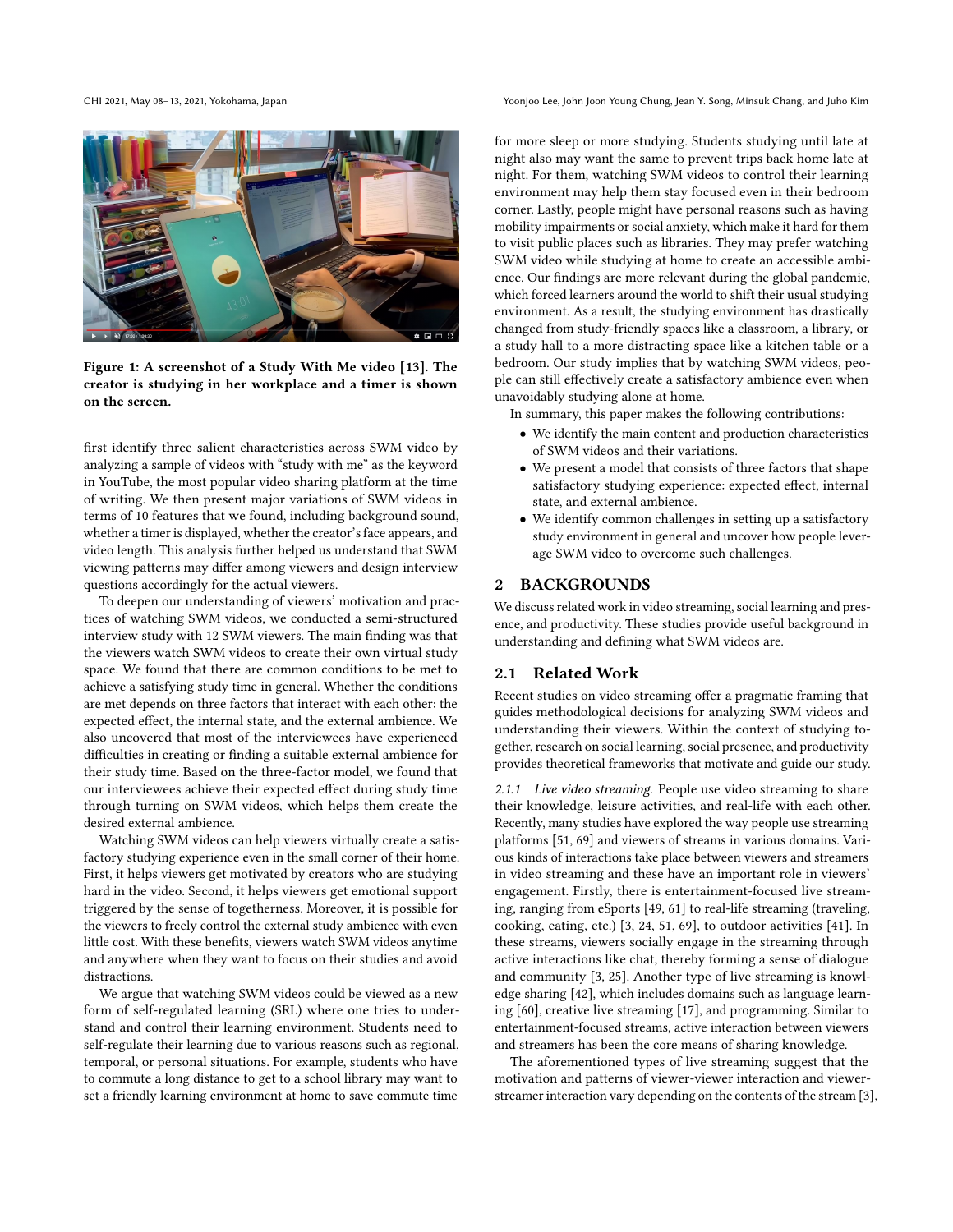but they all involve active viewer-streamer or viewer-viewer interaction, which is largely missing in SWM videos. The closest type of live streaming video would be live streaming of nonhuman agents with chill music [\[68\]](#page-11-8). In such stream, viewers are unable to interact in the same ways as they do with human streamers, but the animation still offers a sense of comfort, like having another person there. Yet, it is unclear if viewers watch SWM with a similar motivation to why they watch streams of nonhuman agents.

2.1.2 Social Presence. Many studies have suggested that face-toface communication effectively supports human interaction. Strong social presence is preferable in that it helps people collaborate effectively in the workplace [\[7,](#page-10-5) [34\]](#page-11-9), and improve close relationships between family members or friends [\[2,](#page-10-6) [48,](#page-11-10) [73\]](#page-12-1). In the case of learners, they could interact with their instructors effectively with the strong presence [\[5,](#page-10-7) [6,](#page-10-8) [43\]](#page-11-11).

Even if people do not fully share the presence, it is still possible to interact and communicate effectively. Hollan [\[29\]](#page-10-9) suggested that even when it is impossible to do face-to-face communication, people can create a system that provides the same richness and varied interactions as when they are physically close. Moreover, social translucence theory [\[14\]](#page-10-10) suggests people can make their collective activity effective based on a socially translucent system rather than a transparent system showing the full presence of others. Privacy issues that can occur from being visible to everyone in a space could be resolved through a system abstracting away from raw presence without sacrificing too much useful social information.

We characterize four types of interaction that occur in a videomediated communication, in terms of the level of social presence and role distinctions between people (e.g., streamer and viewer). Firstly, people may share each other's full presence in both directions without a role distinction between them, as in video conferencing for collaborative work [\[7,](#page-10-5) [34,](#page-11-9) [45\]](#page-11-12) and video chat between family or friends [\[2,](#page-10-6) [7,](#page-10-5) [48\]](#page-11-10). Secondly, people may share only parts of their presence, while still not having a clear role distinction. For example, it is reported that teens multitask by using video chat while doing other things, and they do not seem to insist on full presence to communicate [\[66\]](#page-11-13). Kang et al. [\[33\]](#page-10-11) similarly showed that the anonymity in the visual presentation does not degrade the social copresence of the communication. Thirdly, asymmetric presence may be shared between people based on their distinct roles in communication, such as the viewers and the streamer in live streaming of playing video games [\[51,](#page-11-2) [69\]](#page-11-0). The viewer watches the streamer, and the streamer perceives the presence of the viewer through their real-time comments or chat. Lastly, little presence sharing may occur between people involved depending on their role. For example, in many lecture videos in MOOCs and most uploaded videos in video sharing platforms, the streamer or creator hardly feels any viewer's presence.

Presence of others also can affect the productivity of people who work or study together. Existing productivity tools adopt various strategies, such as blocking external notifications [\[15,](#page-10-12) [18,](#page-10-13) [64\]](#page-11-14), time management [\[8,](#page-10-14) [52,](#page-11-15) [55\]](#page-11-16), and tracking the productivity to improve self-awareness [\[28,](#page-10-15) [36,](#page-11-17) [57,](#page-11-18) [71\]](#page-11-19). While research on productivity has shown that there is potential for using social presence to promote productivity, few tools leverage social presence in their design. For instance, as social presence changes, the effectiveness of so-

cial interaction [\[33\]](#page-10-11) and the atmosphere of the work environment change [\[26,](#page-10-16) [67\]](#page-11-20). It is underexplored whether SWM videos use social presence. If so, SWM might serve as an example of how social presence affects productivity by showing other people studying in the video.

<span id="page-2-0"></span>2.1.3 Social Learning. Social learning theory, which explains how new behaviors can be acquired by observing and imitating others [\[4\]](#page-10-17), has influenced HCI research for decades. We discuss two different types of social learning, namely (1) learning with others and (2) learning in the presence of others.

In terms of learning with others, Vygotsky's theory [\[70\]](#page-11-21) suggests that, when students collaboratively learn with others, they learn more actively and create a richer knowledge structure from sharing their knowledge and perspectives. In the in-class setting, activities in which students discuss, ask, and answer questions to each other enhance their understanding of concepts [\[62\]](#page-11-22) and ability of applying these these on quantitative problem solving [\[11\]](#page-10-18). In an online learning environment, social interactions amongst peers improve engagement [\[38\]](#page-11-23), course performance, and completion rates in classes [\[53\]](#page-11-24). The HCI community has supported learners' social learning in the online education environment by designing new interfaces to organize better social interactions. Specifically, students are supported to do discussions in online learning platforms through chat activities [\[9\]](#page-10-19), group discussion about learnergenerated responses [\[10\]](#page-10-20), lecture notes based discussion [\[75\]](#page-12-2), and time-anchored commenting on video lectures [\[40\]](#page-11-25).

In terms of learning in the presence of others, students gather in a large shared space, such as a study hall, a cafe, or a library, and study individually without sharing any learning material or talking to each other. Many people find it more productive to study in these shared spaces compared to studying in their own separate space, such as a bedroom or dorm room [\[54\]](#page-11-26). Anderson et al. [\[16\]](#page-10-21) also showed that students prefer library spaces because studying with friends is becoming more important. However, Hedge et al.'s study [\[26\]](#page-10-16) indicates that students sometimes feel stressed and fatigue while they are studying in a library because of unwanted sounds. As viewers and creators of SWM videos rarely directly interact each other, watching SWM cannot considered as learning with others, but it can be seen as a new way to learn in the presence of others. In this work, we aim to investigate the effects of watching SWM as a form of social learning in which viewers try to learn in the presence of others.

### 2.2 What Are Study With Me Videos?

As discussed in the previous section, SWM videos inherit properties of live streaming in their content delivery and include elements of social presence and social learning. However, SWM videos are also unique in that only limited social presence exists and little direct interaction between the streamer and viewers occurs. In this research, we present the first study in the literature that investigates and defines what SWM videos are. This investigation reveals the characteristics across SWM videos and variations within different SWM videos. Furthermore, it guided the design of interview questions for the viewers about their expectations and preferences in using SWM videos and their expected effects.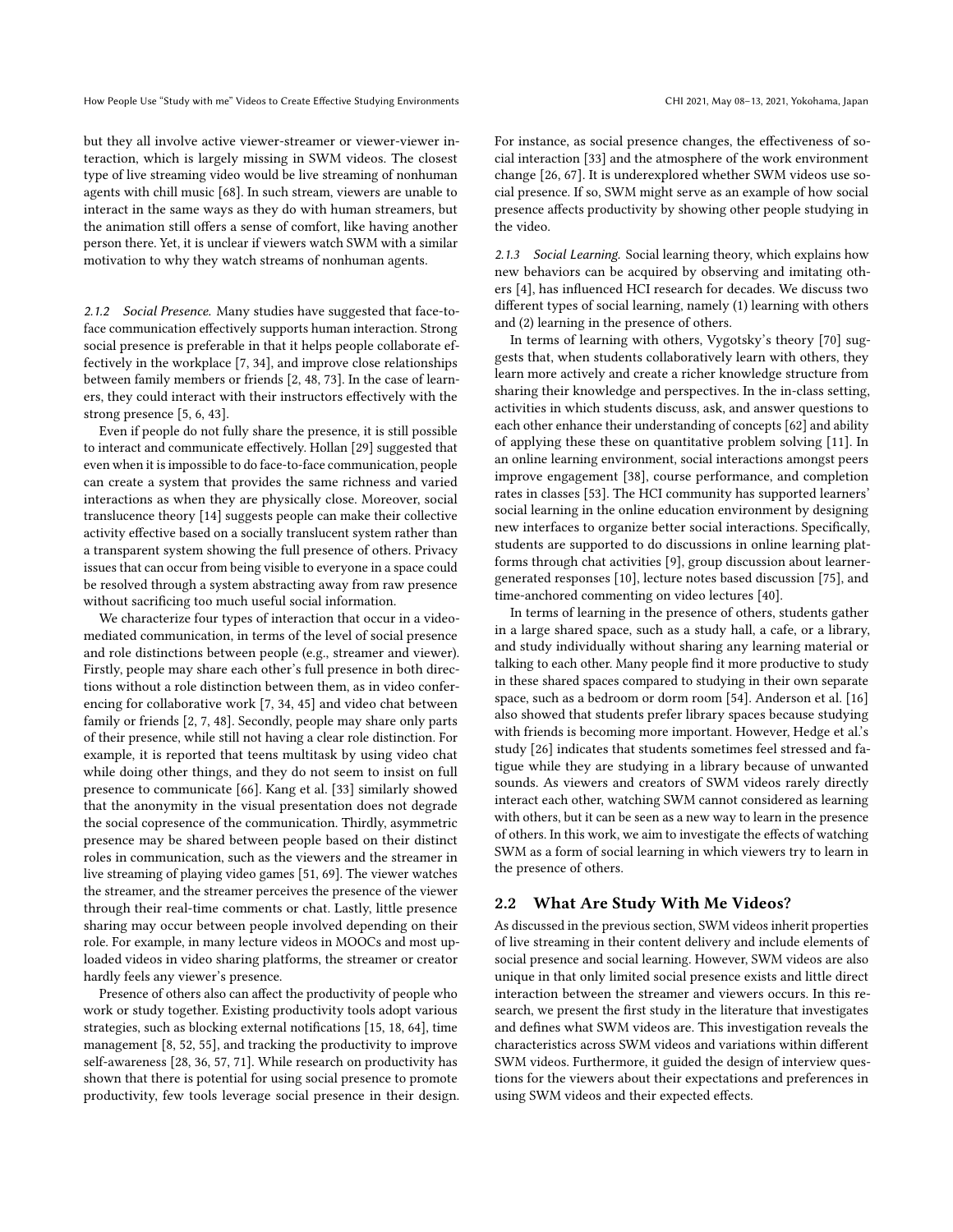To understand the salient characteristics of SWM videos, we analyzed three popular platforms that host videos of studying sessions: Gooroomee [\[21\]](#page-10-22), Virtual Study Room [\[58\]](#page-11-27), and YouTube. The former two platforms are online services specifically designed for virtually studying together with others. In Gooroomee, up to nine people can join a virtual room with a live stream of themselves studying and share related learning materials with each other. The Virtual Study Room is similar, but uses Zoom as the virtual online sharing space and only for people who study. Gooroomee and Virtual Study Room are different from SWM videos on YouTube in that the norm is for all participants to share a video of their own studying sessions, whereas on YouTube only the creator streams their study session. There is a clear distinction between the viewers who watch videos and the creator who records or streams videos. In this work, we focus on SWM videos, which we refer to as videos that capture a creator's study session with no direct instruction and minimal social interaction with their viewers. As most of these videos can be found on YouTube, our analysis used videos on YouTube.

2.2.1 What are the salient characteristics of SWM videos? We randomly selected and observed 30 pre-recorded and live SWM streams on YouTube. We used the YouTube API<sup>[2](#page-3-0)</sup> to download the metadata of the top 600 videos that have the "study with me" keyword in the title or description and randomly selected 50 archived videos among them. One author skimmed through each video to identify meaningful features and made a decision whether to include it in the analysis, and another author reviewed the result.

Out of the 50 videos, 20 videos were excluded from the further analysis. Of the excluded ones, twelve were vlog type videos that did not contain a live study session but showed a person studying in time lapse, eating, and getting ready [\[3\]](#page-10-1). Another five were "How to Study" videos which share study tips or advice. The rest were either not available for watching or a lecture video.

We compared the final 30 SWM videos with other study-related videos found on YouTube and other virtual study platforms [\[21,](#page-10-22) [58\]](#page-11-27) to identify the distinguishing characteristics of SWM videos. Our analysis revealed three salient characteristics across these SWM videos: (1) the creator studies on camera during their actual study session, (2) there is no direct instruction delivered from the video, and (3) there is a distinction between viewers and creators. These characteristics distinguish SWM videos from other study-related videos found on YouTube and other platforms such as Gooroomee and Virtual Study Room.

2.2.2 What are the differences among SWM videos? To understand what categories of SWM videos exist, we annotated each video with salient production and social features. To select features that vary across SWM videos, we conducted iterative coding with inductive analysis: after one annotator coded, another annotator verified it. The identified features are as follows: the number of people in the video, whether front face was showing, whether chat rooms were available, whether a timer was shown, whether broadcast live, what kind of background sound was playing, whether the creator speaks, uploader's occupation, and video length. As shown in Figure [2,](#page-4-0) only one person appears in 29 of the 30 videos. Chat activity occurs in 21 of the 30 videos, but the creator's involvement

CHI 2021, May 08–13, 2021, Yokohama, Japan Yoonjoo Lee, John Joon Young Chung, Jean Y. Song, Minsuk Chang, and Juho Kim

<span id="page-3-1"></span>

|                 | Phases of Education     | <b>Studying Domain</b>        |   | Gen Age |
|-----------------|-------------------------|-------------------------------|---|---------|
| P <sub>1</sub>  | Graduate Student        | <b>Computer Science</b>       | F | 26      |
| P <sub>2</sub>  | College Student         | <b>Film Directing</b>         | F | 24      |
| P <sub>3</sub>  | College Student         | Computer Science              | F | 24      |
| P <sub>4</sub>  | Graduate Student        | <b>Computer Science</b>       | F | 28      |
| P <sub>5</sub>  | College Student         | <b>Electronic Engineering</b> | F | 21      |
| P <sub>6</sub>  | College Student         | <b>Electronic Engineering</b> | F | 21      |
| P7              | College Student         | <b>Chemistry Education</b>    | F | 24      |
| P8              | Graduate Student        | Computer Science              | F | 26      |
| P9              | Standardized test taker | <b>Business Management</b>    | M | 28      |
| P <sub>10</sub> | College Student         | Biology                       | F | 23      |
| P <sub>11</sub> | College Student         | <b>Business Management</b>    | F | 19      |
| P <sub>12</sub> | Standardized test taker | Biology                       | F | 27      |
|                 |                         |                               |   |         |

Table 1: Background of interview participants. The third column (Gen) stands for gender.

is often confined to minimal interaction such as 'hi'. In 10 videos, the creator verbally talks to the viewer. The front face of the creator is shown in 16 videos, while the timer appears on screen in 14 videos. Half the videos use music or autonomous sensory meridian response (ASMR), which is tingling sensation that comes from listening or watching videos. Our count of ASMR includes only cases where the creator has explicitly mentioned their use of ASMR in the video title or description. There are more pre-recorded videos than live videos. The creator's occupation—when the information was available—included test-taker, student, and teacher. The video length ranged from 45 minutes to 24 hours, with an average duration of 5h 45m (standard deviation: 5.7 hours).

### 3 INTERVIEW STUDY

To gain further insight into the viewers' motivation and watching practices, we conducted interviews with 12 viewers of SWM videos. To guide our methodological approach in the analyses, we applied grounded theory, a systematic qualitative research technique used to generate theories rooted in observation [\[19,](#page-10-23) [46\]](#page-11-28). This technique mirrors prior work that addresses data sets involving personal habits, behavior, and motivations [\[3,](#page-10-1) [27,](#page-10-24) [30,](#page-10-25) [72\]](#page-11-29). To find patterns in viewers' motivation and interactions between viewers and videos, we adopted this method.

### 3.1 Participant Recruitment Process

We used the snowball sampling approach [\[20\]](#page-10-26) to recruit participants. We recruited by posting an advertisement in online communities of several colleges with on-campus students. Table [1](#page-3-1) shows details of 12 viewers who participated in our interviews (11 female, 1 male, ages 19-28, M=24, SD=2.9). The limitations on the homogeneity of the participants will be discussed in Section [5.5.](#page-9-0) Our pool included college students (7), graduate students (3), and people preparing for standardized tests (2). Our recruiting criteria were those who have experience watching SWM video more than 10 times and those who know some SWM channels. Each participant received 10,000 KRW (approximately USD 8.5) for compensation.

<span id="page-3-0"></span><sup>2</sup>https://developers.google.com/youtube/v3/docs/search/list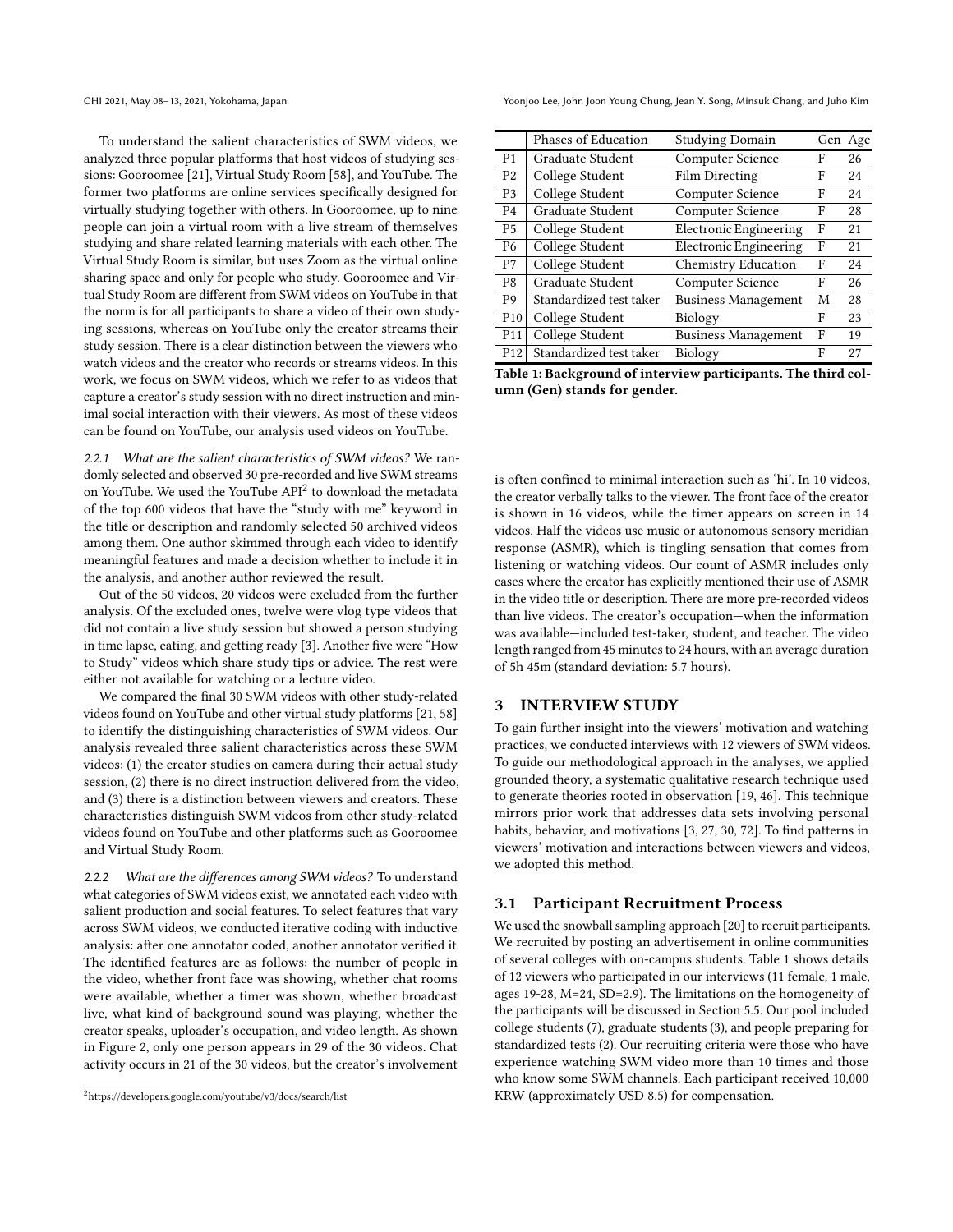<span id="page-4-0"></span>

Figure 2: A summary of 30 SWM videos by their salient production and social features.

# 3.2 Data Collection

Due to the COVID-19 social distancing recommendation at our institution, we remotely conducted semi-structured interviews through the participant's preferred method (three using video chat and nine using voice chat). Interviews were 30-60 minutes long and were all recorded. All interviews were transcribed while anonymizing participants' identifiable information.

Our interview delved into motivations and practices by asking questions about participants' experiences. Our guiding questions were as follows: (1) why they watch SWM videos and how they interact with the videos, (2) expected and actual benefits of watching SWM videos, (3) how they choose a video to watch, (4) common study places or study-aid tools used, and (5) differences from a physical study environment. Some interview questions were dependent on the type of video they usually watch and their interview answers. For example, if the participant usually watches livestream videos, then we asked follow-up questions related to experience of being synchronous with the creator.

#### 3.3 Analysis and Interpretation of Data

Using interview data, four of the authors conducted theoretical coding to organize the interview transcripts and discover patterns from the data. Theoretical coding which includes open coding, axial coding, and selective coding requires researchers to merge concepts into groups during the whole analysis process [\[46\]](#page-11-28).

The four authors randomly paired up to code interview scripts, with each script getting two coders. Each person first independently

ran low-level coding and then the pair reviewed the generated codes to resolve conflicts. As an axial coding process, we generated high-level codes when multiple codes were grouped into the same category. High-level coding tasks were not strictly distributed, but at least two authors, including the lead author, conducted them together. Any disagreements were resolved by discussion.

We iteratively refined codes with the addition of more data. As we realize existing codes cannot effectively describe new data, we either merged, split, revised, or created codes, so that data can be explained with higher clarity [\[47,](#page-11-30) [59,](#page-11-31) [65\]](#page-11-32). The transcribed quotes and study outcomes presented in the results are representative of each code.

## 4 RESULTS

Based on our interview analysis, we identify a three-factor model that is composed of expected effect, internal states, and external ambience, and explain how these factors interact to form a satisfying study session. We also uncover challenges that people encounter in creating a study-friendly ambience, which lead them to use SWM video as a tool to overcome the limitations of their suboptimal physical environment and situation. We found that the key is in the control of the ambience, which is possible through watching SWM video of their selection.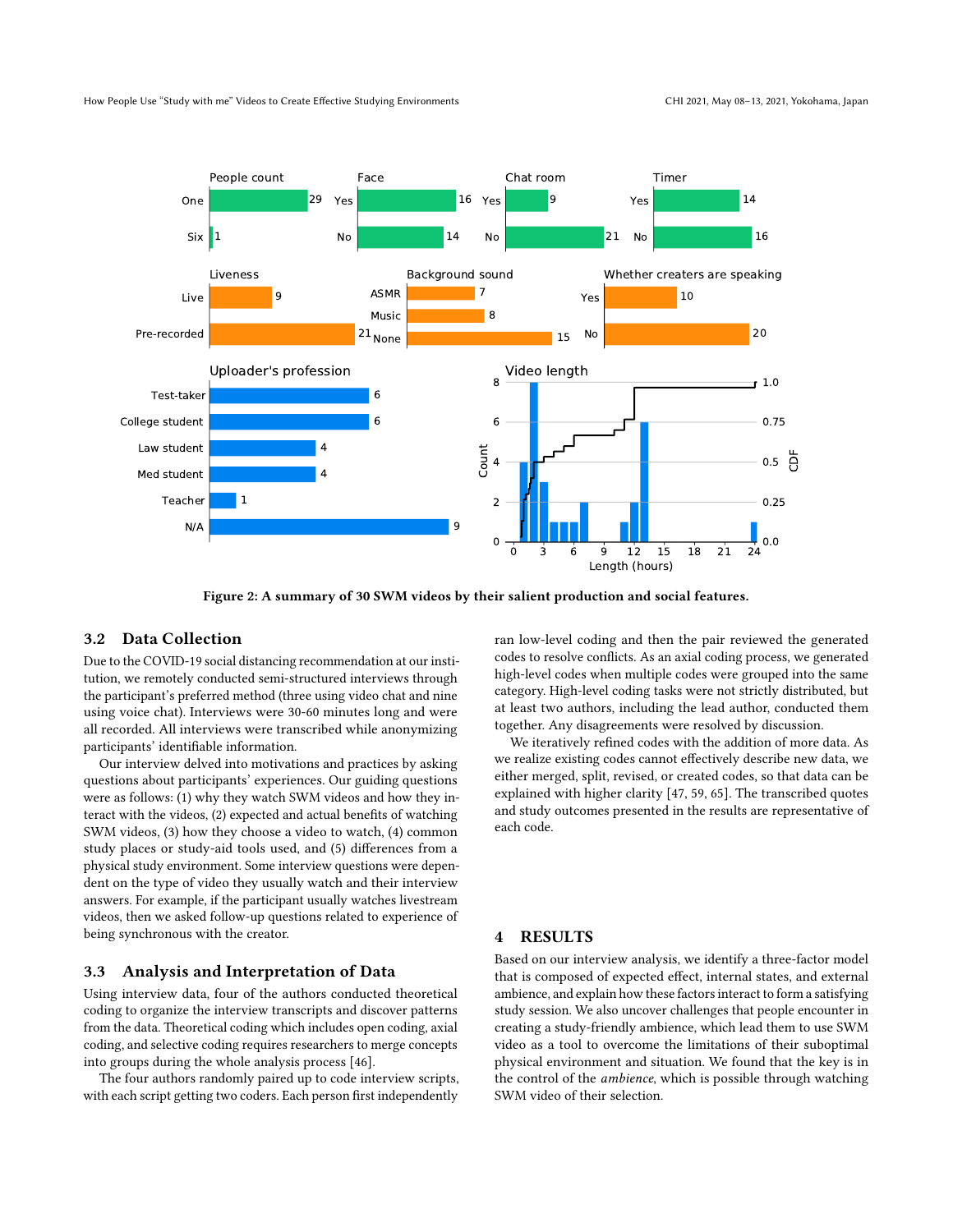<span id="page-5-0"></span>

Figure 3: A three-factor model that explains the user's experience surrounding a satisfying study session. Learners' common expectation is to focus on their study and to sit and study for a longer time. A person's internal state directly affects the achievement of these expectations, either by being in a distracted state or a motivated state to create the effect. This internal state is affected by both an internal factor and an external factor, where the internal factor is themselves and the external factor is the ambience. For example, if a library suddenly becomes crowded and noisy (the ambience changes), the learner may get distracted by the noise (internal state changes), and the learner may end up losing focus (the expected effect fails).

# 4.1 Three Factors That Shape Satisfactory Studying Experience

We found that interview participants looked for two types of effects in common that lead to satisfactory study experience: (1) being focused on their task and (2) having an extended length of study time. We also found that these are influenced by the person's internal state, whether they are distracted or motivated. Furthermore, we identified that people get distracted or motivated either (1) by themselves or (2) by external ambience that is formed by both the place and the people they are with. We now explain the individual components of the model and their interaction in more detail.

4.1.1 Expected Effects: Being Focused and Extending Study Time. Participants expected to stay focused and study for a long time. People felt they needed to focus to study efficiently, which means spending less time studying more content with minimizing looking at the same content over and over again. P6 said, "If I don't concentrate enough, it feels like my study time was wasted." They wanted to focus quickly when they have upcoming deadlines for assignments (P1, P3, P4, and P5). Moreover, a test-taker reflects a strong need for concentration, worrying that they have to study the same parts again unless they focus on their study (P9 and P12).

Participants expressed their desire to study for a long time, particularly in the situation of preparing for an exam. Participants who are preparing for the national exam (P9, P12), or exam for graduate school (P8), reported that it is important to study steadily and a long time since these tests require a huge amount of content to study. Even P2, P3, and P11 who are not preparing for tests mentioned they want to study longer because of dealing with hard course work. P2 said, "If it's too late at night, I think of 'Shall I stop and

work tomorrow?', but I feel so accomplished when I study for a long time. It's important to hold on to it."

4.1.2 Expected Internal States: Not Being Distracted and Being Motivated. We identify that mitigating distraction and being motivated contribute to focus and longer task time. When there are sources that make people distracted, such as smartphones, less motivated people around them, and an unsatisfactory atmosphere of a study place, people could neither focus nor study long. Participants tended to lose focus due to coming up with small thoughts when they were disturbed by the above sources. P8 said, "I did something else such as watching posts in social media or checking messages from others and finally lost concentration when I get distracted while studying." Besides, P1 and P5 described their actual study time goes shorter when they are getting distracted while studying: "Whenever I'm distracted, the study time is cut off in the middle, so the amount of time I study is naturally reduced."

It turns out that when people are stimulated or motivated while they are studying, they reflect on their current state of study and think that they should develop the aspects necessary for their study to succeed. For example, they tried to recover concentration when interrupted due to distractions. P1 said "I used the Pomodoro app to motivate myself to focus when I should do a study I hate." In addition, getting motivation made them feel they should sit a little longer than when they study without the motivation.

<span id="page-5-1"></span>4.1.3 The Role of Internal Factors: Invoking internal states by themselves. While people's satisfaction with study experience gets influenced by whether they are distracted or motivated, they can make both internal states by themselves, as shown in Figure [3.](#page-5-0) In this study, we defined internal factors as stimuli that invoke people to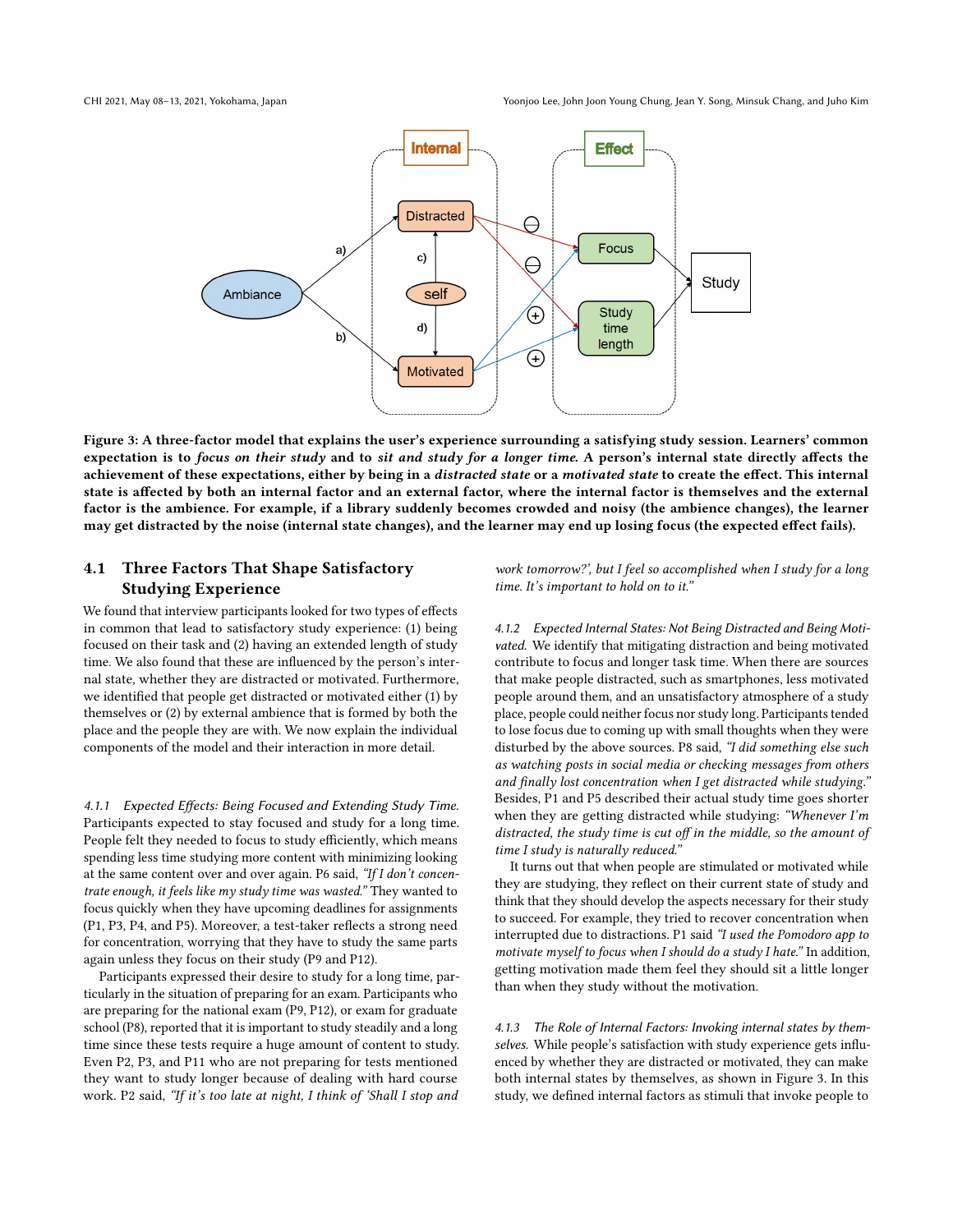How People Use "Study with me" Videos to Create Effective Studying Environments CHI 2021, May 08-13, 2021, Yokohama, Japan

do something without any explicitly external factors but only with desire within themselves.

For example, some participants got distracted from the desire to read news articles (P1) and social media posts (P2, P8), or to watch YouTube(P2). This desire arises within themselves without any notifications from applications or seeing someone else watching it. We also can see in P2's saying that "I do a lot of work with a computer, but when I sit in front of my computer, I keep wanting to enter YouTube and watch videos, which interferes with my studies." This is a case of self interruption (or internal interruption), as research on technological distraction suggests [\[1,](#page-10-27) [12,](#page-10-28) [31\]](#page-10-29).

Moreover, people sometimes felt lonely or helpless when they studied alone (P1, P8, P10, and P12). P10 felt tired when she had a lot to study alone, and it disturbed her.

4.1.4 The Role of External Factors: Invoking Internal States by ambience. The external ambience motivates people to focus more and study longer. On the contrary, there are some cases when distractions from external factors make it difficult for people to concentrate or study longer than usual. 10 out of 12 participants said that the study ambience at places like the library or cafe and the people they study with have the greatest influence on obtaining the internal states presented above.

Participants sometimes felt distractions from the external ambience, as can be seen in Figure [3-](#page-5-0)a). Noise from the surrounding is one of the sources of distractions. Studying at a cafe was sometimes disturbing because many people made a lot of noise (P3, P6, and P8). P9 said that "Noises such as the sound of flipping a book and the sound of opening the lid of a pen made by people studying in the library make me distracted by causing other thoughts." Moreover, sometimes viewers were unexpectedly disturbed by people who they studied with and found it hard to concentrate on their works. For example, P1 said "I went to the library to study, but unexpectedly, no people were studying around, and only people talking, or eating pizza, or doing something different not studying. It was so hard for me to focus on my work." Especially, they feel more burdened when they study with close friends. P10 felt a sense of togetherness when she studied with her friend, but there was a burden that she had to chat with her friend, so she almost couldn't finish her plan. P2 also said "When studying with my friend at a cafe, we often interfere with each other because each person's focus is different during the entire study time. I also wanted to keep talking to her when I'm right in front of her." It is seen that the people studying next to participants are sometimes unexpectedly considered as external ambience, causing the distraction, and as a result, the expected effects are not obtained well.

On the other hand, ambience also leads people to be motivated as we can see through b) in Figure [3.](#page-5-0) Participants (P1, P2, P3, P4, P5, P8, P9, and P12) reported that seeing other people studying makes them get motivated and study harder. P11 and P6 explained that when they study with others, they felt more competitive and it led to being motivated. P11 said, "When I study with my friends, then I feel kind of competition, so I'm motivated to keep studying until my friends left." P6 also said "Rather than studying in the study room with a partition, I am more focused I sit face to face with people since I get more motivated by them."

# <span id="page-6-0"></span>4.2 Two Common Challenges in Creating Satisfying Study ambience

Through the interviews, we uncovered two common challenges in forming a satisfying study ambience. We note that all of the interview participants had experience with being disturbed by an undesired external ambience that affected their study time negatively.

The first challenge happens when there are no study-friendly places available. As mentioned above, people often go to places where other people also study rather than studying alone. However, it is not possible to go to such places in some situations. P3 said "I like the ambience of study in the library the most, but I can't go because using a laptop is forbidden due to noise. I have no choice when I have to use my laptop." Because of COVID-19, many libraries and cafes closed down, and participants (P5, P6, P7, and P12) reported they couldn't go to such places any more and had hard time focusing on their work because they had no options outside of their home.

Secondly, it requires extra cost to surround oneself with the personally desired ambience. Each participant shared a study ambience that suited them well. For example, some people like studying with a person who studies hard (P1, P3, and P12), others like an ambience that is not too quiet (P4 and P10), and others like places where there are not too many people (P3 and P6). However, in some cases, it is costly to create such an external ambience that suits each person. For example, P1 felt that it takes much social capital to find a proper person to study with who is highly motivated. P1 said, "I have to establish a relationship to know the concentration, study habits, and kind of study of the person I'm studying with, but I don't want to waste my energy on it." There are cases in which not only social costs but also financial costs are incurred, for example, those who want to sit in the seat they want at the time they want (P12), and those who want an open place but quiet space (P7), pay money for the seats in the study cafe and study room.

### 4.3 Why People Watch SWM Videos

Aforementioned challenges motivated participants to watch SWM videos. We found five main themes that arose when participants described why they watched SWM videos: (1) to get motivated by a creator studying in video, (2) to gain the sense of studying together, (3) to control their studying ambience easily, (4) to reduce the cost of creating a study-friendly ambience, and (5) to mitigate distraction from smartphone. In the following subsections, we describe each theme and how they affect the internal states to help them create a satisfactory studying environment.

4.3.1 To Get Motivated by Others. The first theme describes viewers who watched the SWM video in order to get motivated by social interactions and comparison with creators in video. All participants used SWM videos to motivate themselves to focus more on their task and extend their study time.

Eleven out of 12 participants said they had been inspired by comparing themselves with a person who was constantly studying in the video. P5 described her thoughts: "This person studies so hard, what am I doing?" While watching SWM, they could feel a sense of being in a place studying together, such as a library, study room, or cafe. Participants appreciated how SWM videos creates such social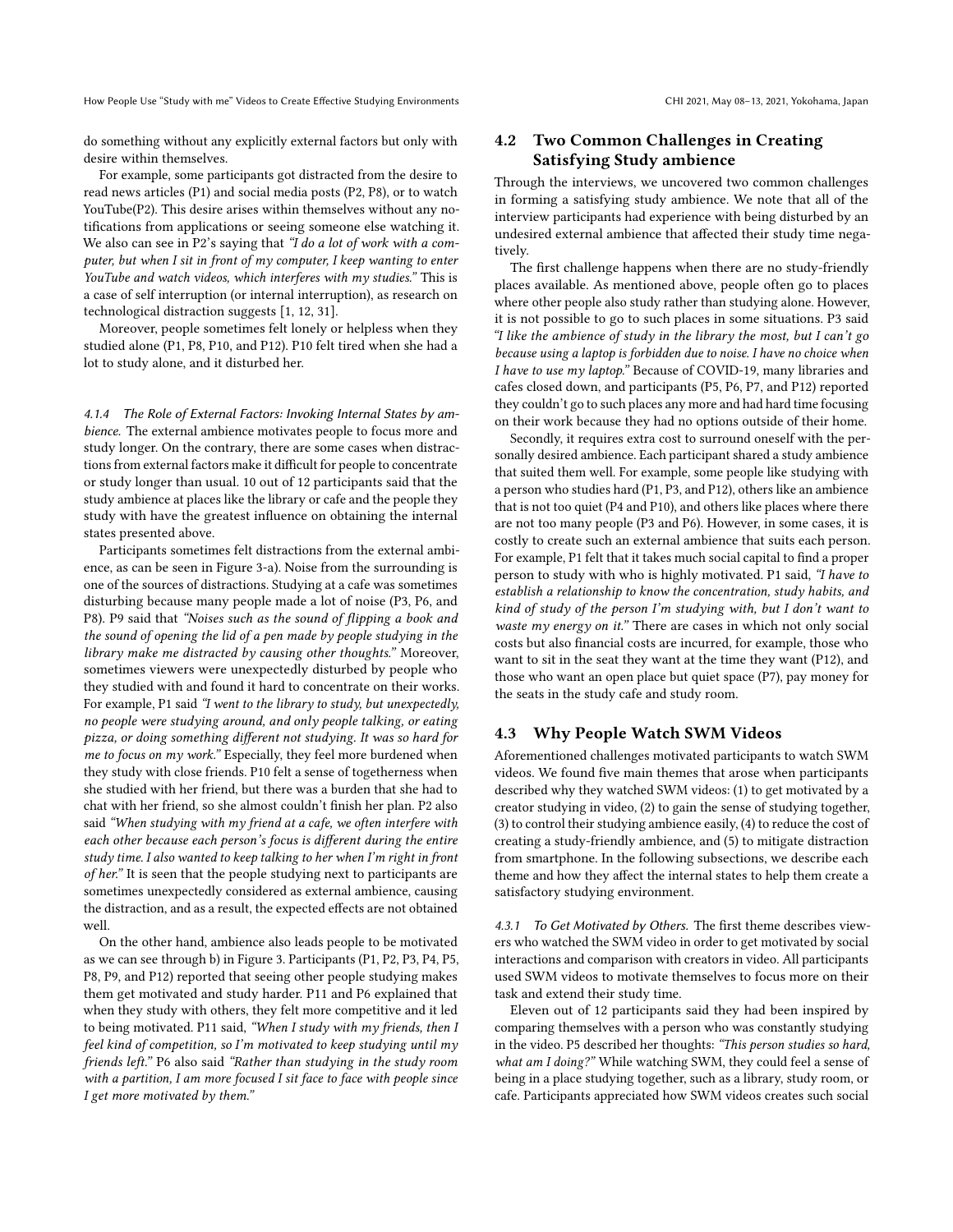CHI 2021, May 08–13, 2021, Yokohama, Japan Yoonjoo Lee, John Joon Young Chung, Jean Y. Song, Minsuk Chang, and Juho Kim

ambience, which keeps them motivated by others studying in those virtual places. Sometimes, watching others who are studying hard in the video prevents users from using their cell phone. P6 said, "When I study with my friends, I want to remain a hard worker, so I use my cell phone less. Similarly, when I look at SWM, I feel like I'm doing it at the library table with my friends, so I use my cell phone less for the same reason." Likewise, in the case of the P8, when she saw a person studying in the SWM who never touched his phone while switching the screen in laptop, she thought she shouldn't do anything else with the computer. Even daydreaming while studying (P5, P7, P8, P9, and P12), SWM helps people be motivated. P12 said " Every time I look at the screen, the uploader is constantly working hard, so I think I should also focus on my study like him when useless thoughts are coming up."

In addition, P2, P5, and P6 are also motivated by other viewers watching the video in real time. P6 said that "when the number of viewers goes up, I get motivated and sometimes there are more than 1000 people watching". P2 also felt very motivated by them, so she watched the most crowded video among real-time SWM. Moreover, when viewers admire the uploader's field, it turns out that viewers are greatly motivated by uploaders' studying (P3, P11). P3 said "When watching Sarang's SWM video, I felt I should work harder because Sarang is super good enough to study at medical school, but she studies so hard."

This comparison also made viewers stay in their seats longer (P2, P3, P8, P9, P11, and P12). P2 said "When I'm tired and wondering if I should stop and try tomorrow, the uploader is still studying, so I decide to do more and study for a longer time." For participants who prepare for exams that require much more study such as administrative examination (in Korea), it is very important for them to extend study time. P9 who watched live streaming videos reported that he is motivated to start studying early when the streamer has already started studying in the morning.

4.3.2 To Get Emotional Support. The second theme addresses viewers who want to get emotional support from watching SWM. Participants expressed they feel lonely when studying alone due to COVID-19 (P5, P12), staying late at night (P2, P10), or being in a foreign country as an exchange student (P1). They reported that being alone makes it difficult to concentrate on studying, but watching SWM gives them a sense of studying with the person in the video and emotional comfort. P4 said, "Although I was alone, I wanted to feel that someone is studying around me. I rarely see SWM videos in the lab and with my friends. I only watch it when I'm in a dorm room and studying alone." P1 said, "When I was out of my country as an exchange student, I watched a video game live stream because I was really lonely. However it's hard to study while watching such a video, so I watched a SWM so that I could study together while reducing my loneliness." P10 said, "Studying alone at home makes me feel very lonely, but I feel less tired by watching SWM videos. I've seen it before, but now all my roommates have left so I see it more often." In addition, P1 and P10 could ease loneliness by watching SWM videos.

<span id="page-7-0"></span>4.3.3 To Control Study-friendly ambience Easily. Participants reported experiences of being unexpectedly dissatisfied with the space they went to study. However, they said that the study ambience coming from SWM is more easily controllable compared to physical spaces as seen in Table [2.](#page-8-0) Viewers can choose the time to study

together (P2), the design of the screen, the ambient noise, and how clean the surroundings are (P9). P1 said, "While watching SWM, it is easy to change the study atmosphere and create 'time' and 'space' to study at any time." P2 and P4 mentioned that watching SWM offers a high degree of freedom in time (Liveness - Pre-recorded in Table [2\)](#page-8-0), whereas the physical environments such as a cafe and library do not. For P6, P8, and P9, sound is a very important factor in the study ambience. They selected SWM based on ASMR (Music/ASMR - Well-suited sound in Table [2\)](#page-8-0) and even played the video in a library or cafe to mitigate distraction made by noise in physical places. P9 said, "Noises made by people studying in the library, such as the sound of flipping pages or the opening of a pen lid, are distracting. At that time, watching the SWM provides ASMR that suits me, calming me and making me feel less distracted by other thoughts." In summary, we found that participants are creating a satisfactory study ambience by choosing a video with features that suit them.

In addition to choosing a video that suits their needs, they tried to create a better ambience by adjusting the way they watched the video as seen in Face and Music/ASMR features of Table [2.](#page-8-0) Viewers often flipped their phones while playing SWM on their mobile phones (P9 and P12) or placed the SWM video window behind other windows to hear only the sound without looking at the screen (P1, P2, P3, P5, P8, and P10). Not only that, some viewers covered the screen and even turned off the sound (P3 and P12) but still had the video playing in the background for the minimal social presence of the creator. P12 said, "I usually turn down the volume and do not watch the screen, but I know that I played it. I'm sure that he will continue to study, so I can be motivated by him without any disturbance. I also can watch him again when I can't focus on." This viewing pattern lets us find that ambience is internalized while minimizing the distracting elements of ambience. P12 might have gotten motivated from the existence of the creator signaled by video and audio and internalized the existence of the creator, being able to 'sense' the presence without explicit external factors like sounds. After that P12 could have removed distracting external elements, like sound and visual of the video.

4.3.4 To Reduce the Cost of Creating a Study-friendly ambience. Participants watched SWM because additional costs incurred when creating in a physical environment could be reduced by SWM. As mentioned in Section [4.2,](#page-6-0) people said that it costs when looking for people to study with, especially who are highly motivated. However, it was easier to find motivated people in SWM videos because there are many studying creators who often study such extensively as medical school students or standardized test takers. Specifically, P1 said, "In the online environment, I can be easily motivated because I study with highly motivated people I want without spending energy in human relationships." P3 said they admire a SWM YouTuber named Sarang, and said, "Thanks to SWM, I can study with Sarang whom I want to imitate." P8 said, "I like to study with people who are working in a similar field to me, but not too close. I can find people who meet these conditions easily by searching for 'graduate student study with me' on YouTube."

4.3.5 To Mitigate Distraction from Smartphones. Viewers use SWM in order to use their cell phone less. When they watch SWM on their mobile phone, of course, they cannot use their phone for anything else. This effect differs from reducing distraction by being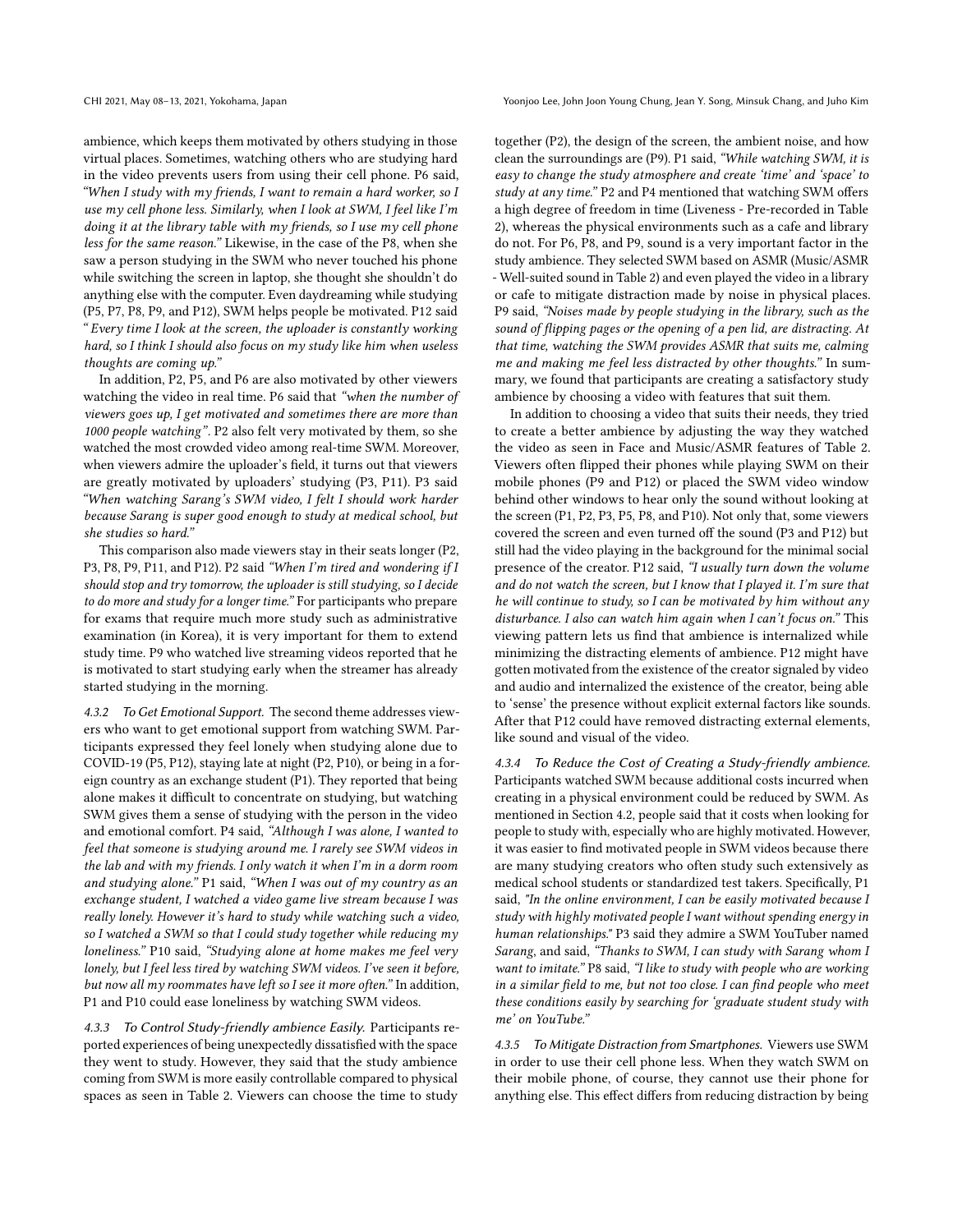How People Use "Study with me" Videos to Create Effective Studying Environments CHI 2021, May 08-13, 2021, Yokohama, Japan

<span id="page-8-0"></span>

| Features         | Viewer's Selections                 | Effects                            | Mechanisms                                                         |
|------------------|-------------------------------------|------------------------------------|--------------------------------------------------------------------|
|                  |                                     | Get motivated                      | • Seeing people with similar goals                                 |
| Area of study or | Similar area/purpose                | Share information                  | · Watching study methods specific to area of study                 |
| study purpose    | Creators' area of<br>study revealed | Get motivated                      | · Shared a sense of urgency (e.g. 3 days left until midterm)       |
|                  |                                     |                                    | • Desiring to imitate the creators in admirable area               |
|                  | Live streaming                      | Get motivated                      | • Seeing the number of real-time viewers increasing                |
|                  |                                     |                                    | • Shared presence when creator is currently studying               |
|                  | No specific                         | No specific effect                 | • Expected benefits without liveness                               |
| Liveness         | preference                          |                                    | • No need for synchronous communication with others                |
|                  | Pre-recorded                        | Easy to adapt to their<br>studying | • Able to watch videos of desired length                           |
|                  |                                     |                                    | • Able to watch at desired time                                    |
|                  |                                     |                                    | • Able to watch videos of desired length                           |
| Video length     | Short videos                        | Easy to adapt to their             | • Able to tailor study cycle and break time                        |
|                  |                                     | studying                           |                                                                    |
| Video            | Avoid videos with                   | Prevent distraction                | • Removing creator voice sounds                                    |
| communication    | communication                       | No positive effect                 | • Motivation not positively affected by communication between      |
|                  |                                     |                                    | viewers                                                            |
| Music/ASMR       | Well-suited sound                   | Get focused well                   | • Mitigating interrupting thoughts and remaining calm              |
|                  | Turning off sound                   | Prevent distraction                | • Removing loud / annoying sounds                                  |
|                  | Shown                               | Get focused well                   | • Visual feedback on length of study time                          |
|                  | Creator's current                   | Easy to adapt to their             | · Visual feedback on current time when making a plan               |
|                  | time shown                          | studying                           |                                                                    |
| Creator's timer  | Not using steamers'<br>timer        | Hard to adapt to their             | • Not being able to measure accurate studying time                 |
|                  |                                     | studying                           |                                                                    |
|                  |                                     | Be disturbed                       | • Breaking the feeling of being together from a timer that doesn't |
|                  |                                     |                                    | match their sync                                                   |
|                  |                                     | No positive effect                 | • Not being able to measure accurate studying time                 |
| Face             | Face appearing                      | Get motivated                      | • Seeing the face of creator studying in the video                 |
|                  | Covering screen to                  | Prevent distraction                | • Remove creator's face visible                                    |
|                  | not see the creator                 |                                    |                                                                    |

Table 2: Features the viewers want to select or control are listed in the first column. The Viewer's Selections column describes possible choices for each feature and how they can be adjusted. Effects of each selection on their studying session and how they work are stated in the third and fourth columns.

stimulated by others in that it reduces distraction in a physical manner. P5 and P9 said that the frequency of use of the mobile phone was greatly reduced while studying because the SWM video was playing on a mobile phone and they studied with an iPad or books.

### 4.4 Summary

We found that people expect enough concentration and extended study time to achieve a satisfying study experience. These effects are changed by two internal states, namely mitigating distraction and being motivated, and they are triggered by external ambience or by themselves. People had experiences in which the above effects were not satisfied mainly due to the difficulties of creating an external ambience. SWM viewers watched these videos to invoke internal states in a positive direction through external ambience, but also solve the difficulties in creating a well-suited ambience and reducing disturbance occurred in existing study sites. From watching SWM, viewers were motivated by the creators studying in SWM and emotionally supported by them, while freely controlling their desired ambience at a small cost.

#### 5 DISCUSSION

We believe that the findings from this study are informed by and have implications for various areas such as social learning, social presence, productivity tools, and self-regulated learning. In this section, we discuss the unique characteristics of watching SWM videos by connecting them to existing theories and studies.

### 5.1 Social Learning and SWM Videos

SWM viewers virtually study together with the video creator or other viewers. We now compare the practice of watching SWM videos with other social learning environments from the perspective of learning in the presence of others, as characterized in Section [2.1.3.](#page-2-0) In this type of social learning, learners study with others in shared spaces like a library, but each learner works on their own material. We found that SWM and virtual study rooms [\[21,](#page-10-22) [58\]](#page-11-27) serve the identical role to the conventional physical study space. Even if there is no direct social interaction between learners and no explicit articulation of instructional or interactive content, the social presence of other people still exists in SWM videos, which motivates the viewers to study harder. We also found that the effort people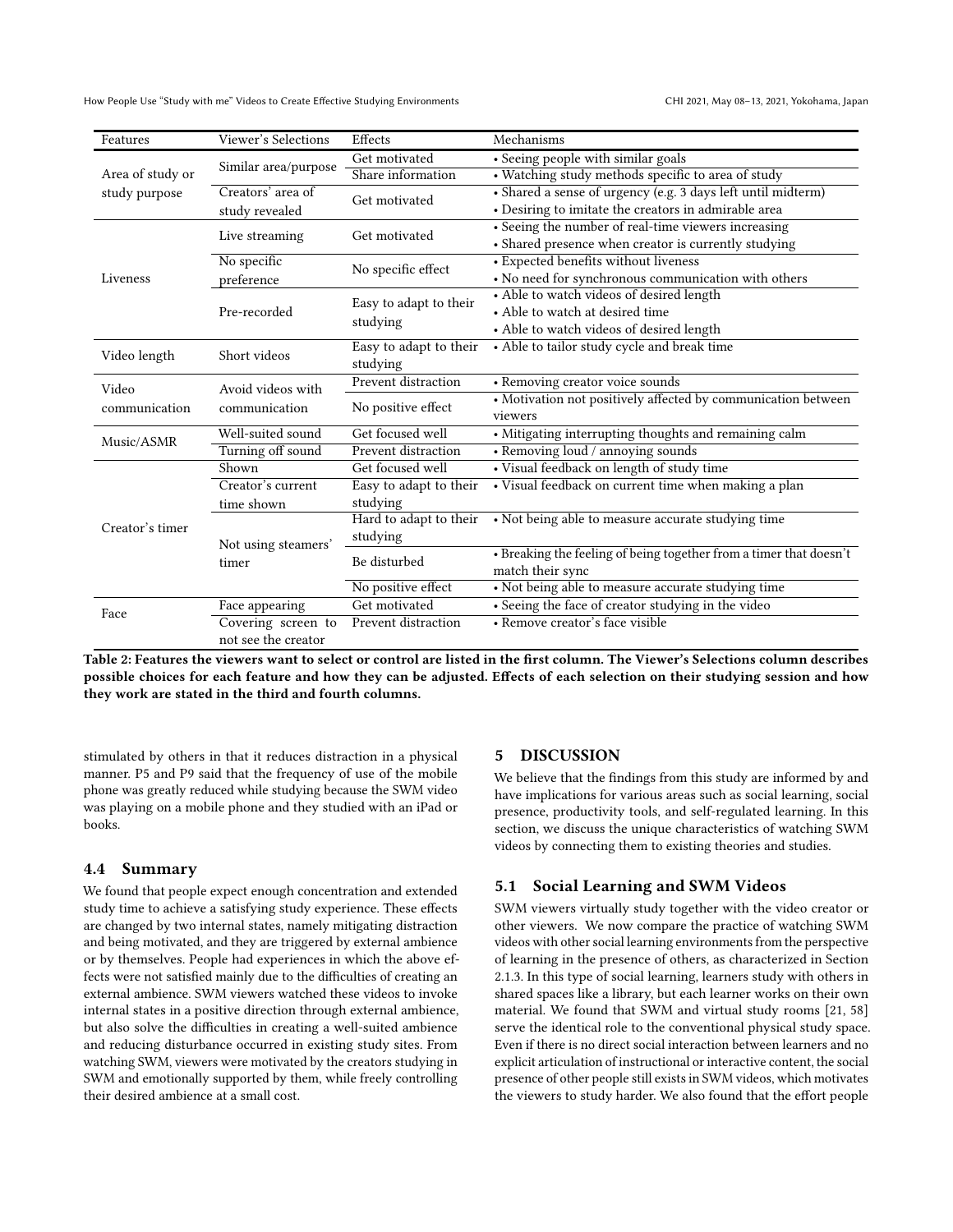put into finding a satisfying study space is similar to the effort that SWM viewers put into finding a well-suited video that creates their desired study environment. For example, people switch seats in a library if they get distracted or visit different spaces to study each time. SWM video allows viewers to create a desired study-friendly environment more easily (almost instantly) at a lower cost.

# 5.2 SWM Viewers Control the Degree of Social Presence Using Video

Our study found that SWM viewers proactively use videos with partial presence and sometimes intentionally reduce the presence of others in the video while studying. SWM viewers reduce others' presence through turning off screen and only listening to sound. Viewers' watching practices suggest that they set up the studying environment in a way that sets presence in a unique manner. We found that there is a trade-off between the desire to see people studying together and the desire to avoid disturbance from external ambience. In other words, viewers expect to get the virtual presence of studying together, and at the same time wish to avoid distractions from the creator's movement and noise. Therefore, viewers watched SWM while adjusting this trade-off in a way that is appropriate for themselves. As mentioned in Section [4.3.3,](#page-7-0) they adjusted the creator's presence in varying degree, from showing a full view of study, to revealing limited parts of creators, having only sound or only screen, and removing both sound and screen. Even though the level of presence is lowered, viewers are certainly aware that the creator continues to study, which is enough for them to get motivated and feel the sense of studying together.

## 5.3 Productivity Tools and SWM Videos

While computer devices (e.g., laptops and smartphones) help people get things done more quickly and easily, they also can be a source of distraction due to the varying activities and content that are accessible by using them [\[35\]](#page-11-33). For example, frequent notifications from these devices can unpredictably interrupt users who are focusing on other tasks [\[37,](#page-11-34) [39\]](#page-11-35).

Technological interruptions can also be caused by internal stimuli, known as self-interruption (or internal interruption) that individuals interrupt themselves during ongoing work [\[1,](#page-10-27) [12,](#page-10-28) [31\]](#page-10-29). Similar to these, our interview participants also mentioned technological interruptions as distracting during studying sessions (Section [4.1.3\)](#page-5-1). Methods people use to manage technological interruptions during study time or work hours include separating their phones physically from themselves or setting their smartphones in airplane mode. However, mainly due to users' lack of self-regulation, the effectiveness of these approaches tend not to last long [\[37\]](#page-11-34).

In our study, we found that SWM viewers use the videos for a similar purpose to the reason why people use productivity tools. Typically, information workers use productivity tools to reduce distraction during work hours and to be motivated to stay focused and work longer [\[44\]](#page-11-36). This agrees with our model illustrated in Figure [3](#page-5-0) and Table [2,](#page-8-0) in which we explain the mechanism for how people control their internal state (being motivated and avoiding distraction) through creating a study-friendly ambience using SWM videos. More specifically, a SWM video being played in their smartphone directly prevents the viewer from being distracted by their

CHI 2021, May 08–13, 2021, Yokohama, Japan Yoonjoo Lee, John Joon Young Chung, Jean Y. Song, Minsuk Chang, and Juho Kim

smartphones because they cannot access other apps while it is playing. Viewers also use SWM videos to self-regulate themselves by being aware of the presence of the creator studying hard in the video, which is the most crucial difference between SWM videos and other productivity tools.

## 5.4 SWM Videos for Self-Regulated Learning

We found that SWM viewers actively manage their own studying ambience while watching the video. We discuss this practice from the perspective of Self-Regulated Learning (SRL). SRL describes learners as cognitively, motivationally, and behaviorally active participants of the learning process who seek to self-regulate [\[74\]](#page-12-3). In Winne and Hadwin's SRL model [\[22,](#page-10-30) [23,](#page-10-31) [56\]](#page-11-37), learners exercise agency across four loosely sequenced phases: They (1) scan their environment to identify internal and external factors that may influence a task, (2) frame goals and design plans to approach them, (3) implement actions to animate their plans, monitor their actualization, and adjust the actions, and (4) re-examine these prior phases to consider major revisions to action if progress toward goals is blocked or unsatisfactory.

Our findings reveal that SWM supports learners to perform these phases as well. Sometimes SWM viewers felt being disturbed when they heard sounds or saw the screen that did not suit them, and recognized they were unable to maintain focus. It can be seen as a viewer's judgment as to whether perceived internal states and external ambiences make their study experience satisfactory. Viewers who felt dissatisfied reduced the sound, covered the screen, or changed the video. This can be viewed as examining and revising the external ambience obtained from prior action which is studying with the originally chosen SWM. We found that viewers go through the above process when using SWM to control their study environment. In addition, changing the viewer's context from studying alone at home to watching SWM is an example of regulating context, or the learner's external environment [\[50\]](#page-11-38). These viewers' controls show how SWM viewers act as agents who seek, choose, and carry out options to make their study environment better [\[32\]](#page-10-32).

## <span id="page-9-0"></span>5.5 Limitations

Our study focuses on SWM viewers rather than creators. We have limited our scope by excluding the perspectives of SWM creators such as motivation to stream one's own studying and challenges in creating such videos. It would be interesting future work to explore the creator's motivation and authoring practice and compare it with the viewer's perspectives presented in this paper. Another limitation of our work is the homogeneity of the interview participants. The participants were recruited through snowball sampling and were mostly female college students, who might not represent the possibly broader pool of viewers. Future work could capture experiences of people of more various age groups and occupations.

### 5.6 Future Work

Based on our finding that viewers wish to self-regulate through SWM, a possible direction for future work is to design SRL interventions that help learners create their desired studying ambience. As the first step, one can quantitatively verify the three-factor model to gain insights into whether and how changes in the external factor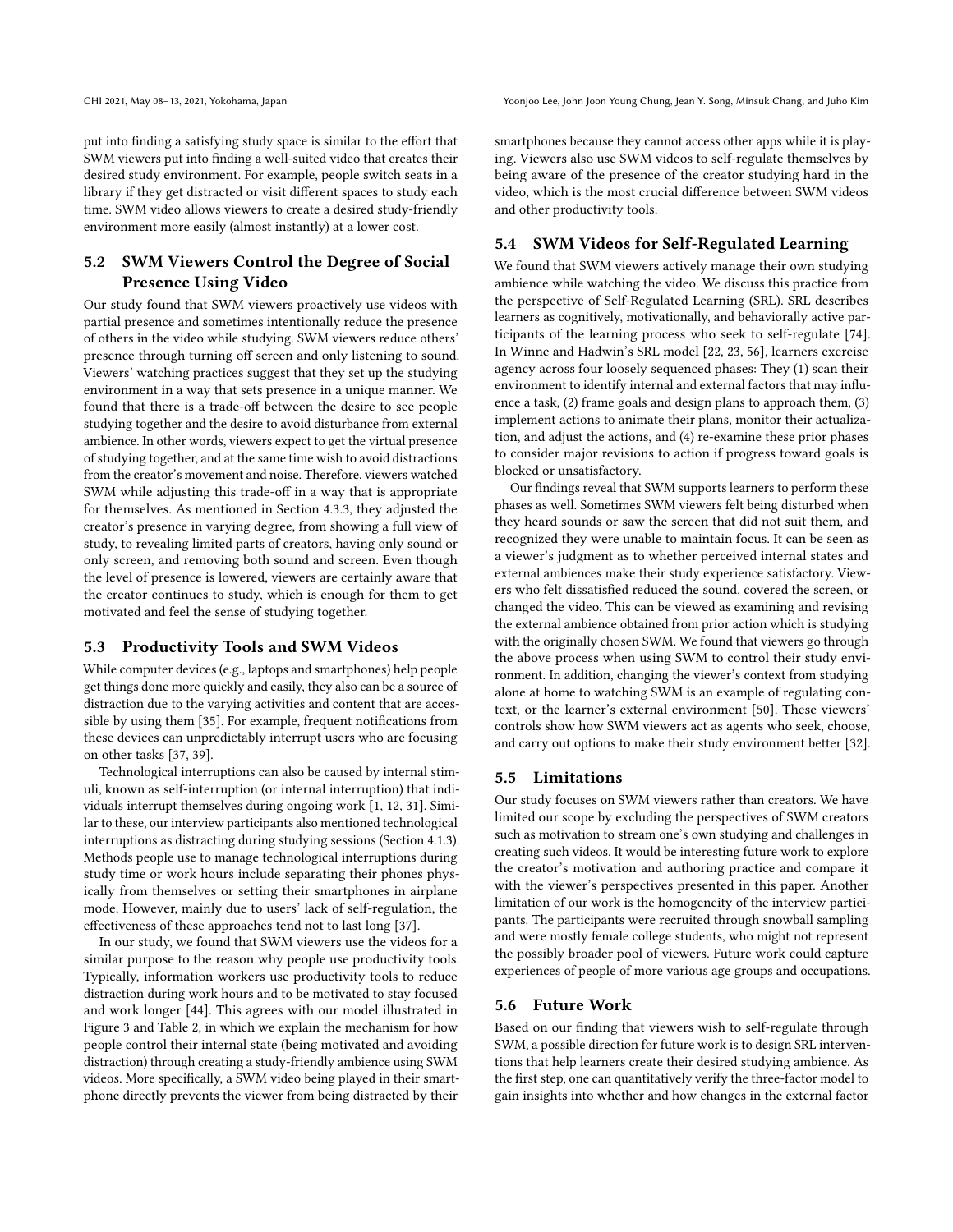How People Use "Study with me" Videos to Create Effective Studying Environments CHI 2021, May 08-13, 2021, Yokohama, Japan

lead to satisfactory or productive study. Building a system based on the three-factor model that supports learners to perform SRL effectively could be the next step. We believe such SRL intervention tools could be used not only in a virtual study space, but also in online learning environments like MOOCs.

### 6 CONCLUSION

We identified the main characteristics of SWM videos and differences among SWM videos. We found out three factors—expected effect, internal states, and external ambience—and explained how these factors interact to create a satisfying study session. We also identified two common limitations in forming satisfying study environment. We uncovered that some people watch SWM as a means of getting motivation, while others seek emotional support. Watching SWM allows learners to control the external ambience, and help them create a well-suited environment at a low cost. Our findings suggest opportunities to scale the practice of actively creating productive studying environments. More systematic support for SRL in SWM can enhance people's study experience and increase their agency, not just for a few highly motivated people but for many who struggle to find a personalized ambience.

### 7 ACKNOWLEDGMENTS

This work was supported by the National Research Foundation of Korea (NRF) grant funded by the Korea government (MSIT) (NRF-2020R1C1C1007587).

### REFERENCES

- <span id="page-10-27"></span>[1] Rachel F Adler and Raquel Benbunan-Fich. 2013. Self-interruptions in discretionary multitasking. Computers in Human Behavior 29, 4 (2013), 1441–1449.
- <span id="page-10-6"></span>[2] Morgan G. Ames, Janet Go, Joseph 'Jofish' Kaye, and Mirjana Spasojevic. 2010. Making Love in the Network Closet: The Benefits and Work of Family Videochat. In Proceedings of the 2010 ACM Conference on Computer Supported Cooperative Work (Savannah, Georgia, USA) (CSCW '10). Association for Computing Machinery, New York, NY, USA, 145–154.<https://doi.org/10.1145/1718918.1718946>
- <span id="page-10-1"></span>[3] Laurensia Anjani, Terrance Mok, Anthony Tang, Lora Oehlberg, and Wooi Boon Goh. 2020. Why Do People Watch Others Eat Food? An Empirical Study on the Motivations and Practices of Mukbang Viewers. In Proceedings of the 2020 CHI Conference on Human Factors in Computing Systems (Honolulu, HI, USA) (CHI '20). Association for Computing Machinery, New York, NY, USA, 1–13. <https://doi.org/10.1145/3313831.3376567>
- <span id="page-10-17"></span>[4] Albert Bandura. 1971. Social learning theory. Morristown.
- <span id="page-10-7"></span>[5] Jered Borup, Richard E West, and Charles R Graham. 2012. Improving online social presence through asynchronous video. The Internet and Higher Education 15, 3 (2012), 195–203.
- <span id="page-10-8"></span>[6] Jered Borup, Richard E West, Rebecca A Thomas, and Charles R Graham. 2014. Examining the impact of video feedback on instructor social presence in blended courses. International Review of Research in Open and Distributed Learning 15, 3 (2014), 232–256.
- <span id="page-10-5"></span>[7] Jed R. Brubaker, Gina Venolia, and John C. Tang. 2012. Focusing on Shared Experiences: Moving beyond the Camera in Video Communication. In Proceedings of the Designing Interactive Systems Conference (Newcastle Upon Tyne, United Kingdom) (DIS '12). Association for Computing Machinery, New York, NY, USA, 96–105.<https://doi.org/10.1145/2317956.2317973>
- <span id="page-10-14"></span>[8] Francesco Cirillo. 2006. The pomodoro technique (the pomodoro). Agile Processes in Software Engineering and 54, 2 (2006), 35.
- <span id="page-10-19"></span>[9] Derrick Coetzee, Armando Fox, Marti A. Hearst, and Bjoern Hartmann. 2014. Chatrooms in MOOCs: All Talk and No Action. In Proceedings of the First ACM Conference on Learning @ Scale Conference (Atlanta, Georgia, USA) (L@S '14). Association for Computing Machinery, New York, NY, USA, 127–136. [https:](https://doi.org/10.1145/2556325.2566242) [//doi.org/10.1145/2556325.2566242](https://doi.org/10.1145/2556325.2566242)
- <span id="page-10-20"></span>[10] D. Coetzee, Seongtaek Lim, Armando Fox, Bjorn Hartmann, and Marti A. Hearst. 2015. Structuring Interactions for Large-Scale Synchronous Peer Learning. In Proceedings of the 18th ACM Conference on Computer Supported Cooperative Work & Social Computing (Vancouver, BC, Canada) (CSCW '15). Association for Computing Machinery, New York, NY, USA, 1139–1152. [https:](https://doi.org/10.1145/2675133.2675251) [//doi.org/10.1145/2675133.2675251](https://doi.org/10.1145/2675133.2675251)
- <span id="page-10-18"></span>[11] Catherine H Crouch and Eric Mazur. 2001. Peer instruction: Ten years of experience and results. American journal of physics 69, 9 (2001), 970–977.
- <span id="page-10-28"></span>[12] Laura Dabbish, Gloria Mark, and Víctor M. González. 2011. Why Do i Keep Interrupting Myself? Environment, Habit and Self-Interruption. In Proceedings of the SIGCHI Conference on Human Factors in Computing Systems (Vancouver, BC, Canada) (CHI '11). Association for Computing Machinery, New York, NY, USA, 3127–3130.<https://doi.org/10.1145/1978942.1979405>
- <span id="page-10-0"></span>[13] Estudiar Derecho. 2020 (accessed September 14, 2020). Primer study with me. <https://www.youtube.com/watch?v=g8F23R-P14k>
- <span id="page-10-10"></span>[14] Thomas Erickson and Wendy A Kellogg. 2000. Social translucence: an approach to designing systems that support social processes. ACM transactions on computerhuman interaction (TOCHI) 7, 1 (2000), 59–83.
- <span id="page-10-12"></span>[15] Forest. (Online; Retrieved July 16, 2020). Forestapp.cc.<https://www.forestapp.cc>
- <span id="page-10-21"></span>[16] Nancy Fried Foster, Helen Anderson, Alison Bersani, Solomon Blaylock, Judi Briden, Susan K Cardinal, Cynthia Carlton, Katie Clark, Nora Dimmock, Sarada George, et al. 2013. Studying students: A second look. Association of College & Research Libraries Chicago, Ill., USA.
- <span id="page-10-4"></span>[17] C. Ailie Fraser, Joy O. Kim, Alison Thornsberry, Scott Klemmer, and Mira Dontcheva. 2019. Sharing the Studio: How Creative Livestreaming Can Inspire, Educate, and Engage. In Proceedings of the 2019 on Creativity and Cognition (San Diego, CA, USA) (C&C '19). Association for Computing Machinery, New York, NY, USA, 144–155.<https://doi.org/10.1145/3325480.3325485>
- <span id="page-10-13"></span>[18] Freedom. (Online; Retrieved July 16, 2020). freedom.to.<https://freedom.to>
- <span id="page-10-23"></span>Barney G Glaser, Anselm L Strauss, and Elizabeth Strutzel. 1968. The discovery of grounded theory; strategies for qualitative research. Nursing research 17, 4 (1968), 364.
- <span id="page-10-26"></span>[20] Leo A. Goodman. 1961. Snowball Sampling. The Annals of Mathematical Statistics 32, 1 (1961), 148–170.<http://www.jstor.org/stable/2237615>
- <span id="page-10-22"></span>[21] Gooroomee. (Online; Retrieved Sep 12, 2020). gooroomee.com. [https:](https://gooroomee.com) [//gooroomee.com](https://gooroomee.com)
- <span id="page-10-30"></span>[22] Jeffrey Alan Greene and Roger Azevedo. 2007. A theoretical review of Winne and Hadwin's model of self-regulated learning: New perspectives and directions. Review of educational research 77, 3 (2007), 334–372.
- <span id="page-10-31"></span>[23] Douglas J Hacker, John Dunlosky, and Arthur C Graesser. 1998. Metacognition in educational theory and practice. Routledge, UK. 277—304 pages.
- <span id="page-10-2"></span>[24] Oliver L. Haimson and John C. Tang. 2017. What Makes Live Events Engaging on Facebook Live, Periscope, and Snapchat. In Proceedings of the 2017 CHI Conference on Human Factors in Computing Systems (Denver, Colorado, USA) (CHI '17). Association for Computing Machinery, New York, NY, USA, 48–60. [https://doi.](https://doi.org/10.1145/3025453.3025642) [org/10.1145/3025453.3025642](https://doi.org/10.1145/3025453.3025642)
- <span id="page-10-3"></span>[25] William A. Hamilton, Oliver Garretson, and Andruid Kerne. 2014. Streaming on Twitch: Fostering Participatory Communities of Play within Live Mixed Media. Association for Computing Machinery, New York, NY, USA, 1315–1324. [https:](https://doi.org/10.1145/2556288.2557048) [//doi.org/10.1145/2556288.2557048](https://doi.org/10.1145/2556288.2557048)
- <span id="page-10-16"></span>[26] Asha Hegde, Patricia Boucher, and Allison Lavelle. 2018. How Do you Work? Understanding User Needs for Responsive Study Space Design. College & Research Libraries 79, 7 (2018), 895.<https://doi.org/10.5860/crl.79.7.895>
- <span id="page-10-24"></span>[27] Yasamin Heshmat, Lillian Yang, and Carman Neustaedter. 2018. Quality 'Alone' Time through Conversations and Storytelling: Podcast Listening Behaviors and Routines. In Proceedings of the 44th Graphics Interface Conference (Toronto, Canada) (GI '18). Canadian Human-Computer Communications Society, Waterloo, CAN, 76–83.<https://doi.org/10.20380/GI2018.11>
- <span id="page-10-15"></span>[28] Alexis Hiniker, Sungsoo (Ray) Hong, Tadayoshi Kohno, and Julie A. Kientz. 2016. MyTime: Designing and Evaluating an Intervention for Smartphone Non-Use. In Proceedings of the 2016 CHI Conference on Human Factors in Computing Systems (San Jose, California, USA) (CHI '16). Association for Computing Machinery, New York, NY, USA, 4746–4757.<https://doi.org/10.1145/2858036.2858403>
- <span id="page-10-9"></span>[29] Jim Hollan and Scott Stornetta. 1992. Beyond Being There. In Proceedings of the SIGCHI Conference on Human Factors in Computing Systems (Monterey, California, USA) (CHI '92). Association for Computing Machinery, New York, NY, USA, 119–125.<https://doi.org/10.1145/142750.142769>
- <span id="page-10-25"></span>[30] Y. Linlin Huang, Kate Starbird, Mania Orand, Stephanie A. Stanek, and Heather T. Pedersen. 2015. Connected Through Crisis: Emotional Proximity and the Spread of Misinformation Online. In Proceedings of the 18th ACM Conference on Computer Supported Cooperative Work & Social Computing (Vancouver, BC, Canada) (CSCW '15). Association for Computing Machinery, New York, NY, USA, 969–980. [https:](https://doi.org/10.1145/2675133.2675202) [//doi.org/10.1145/2675133.2675202](https://doi.org/10.1145/2675133.2675202)
- <span id="page-10-29"></span>[31] Jing Jin and Laura A. Dabbish. 2009. Self-Interruption on the Computer: A Typology of Discretionary Task Interleaving. In Proceedings of the SIGCHI Conference on Human Factors in Computing Systems (Boston, MA, USA) (CHI '09). Association for Computing Machinery, New York, NY, USA, 1799–1808. <https://doi.org/10.1145/1518701.1518979>
- <span id="page-10-32"></span>[32] David H Jonassen. 1991. Objectivism versus constructivism: Do we need a new philosophical paradigm? Educational technology research and development 39, 3 (1991), 5–14.
- <span id="page-10-11"></span>[33] Sin-Hwa Kang, James H. Watt, and Sasi Kanth Ala. 2008. Social Copresence in Anonymous Social Interactions Using a Mobile Video Telephone. In Proceedings of the SIGCHI Conference on Human Factors in Computing Systems (Florence, Italy)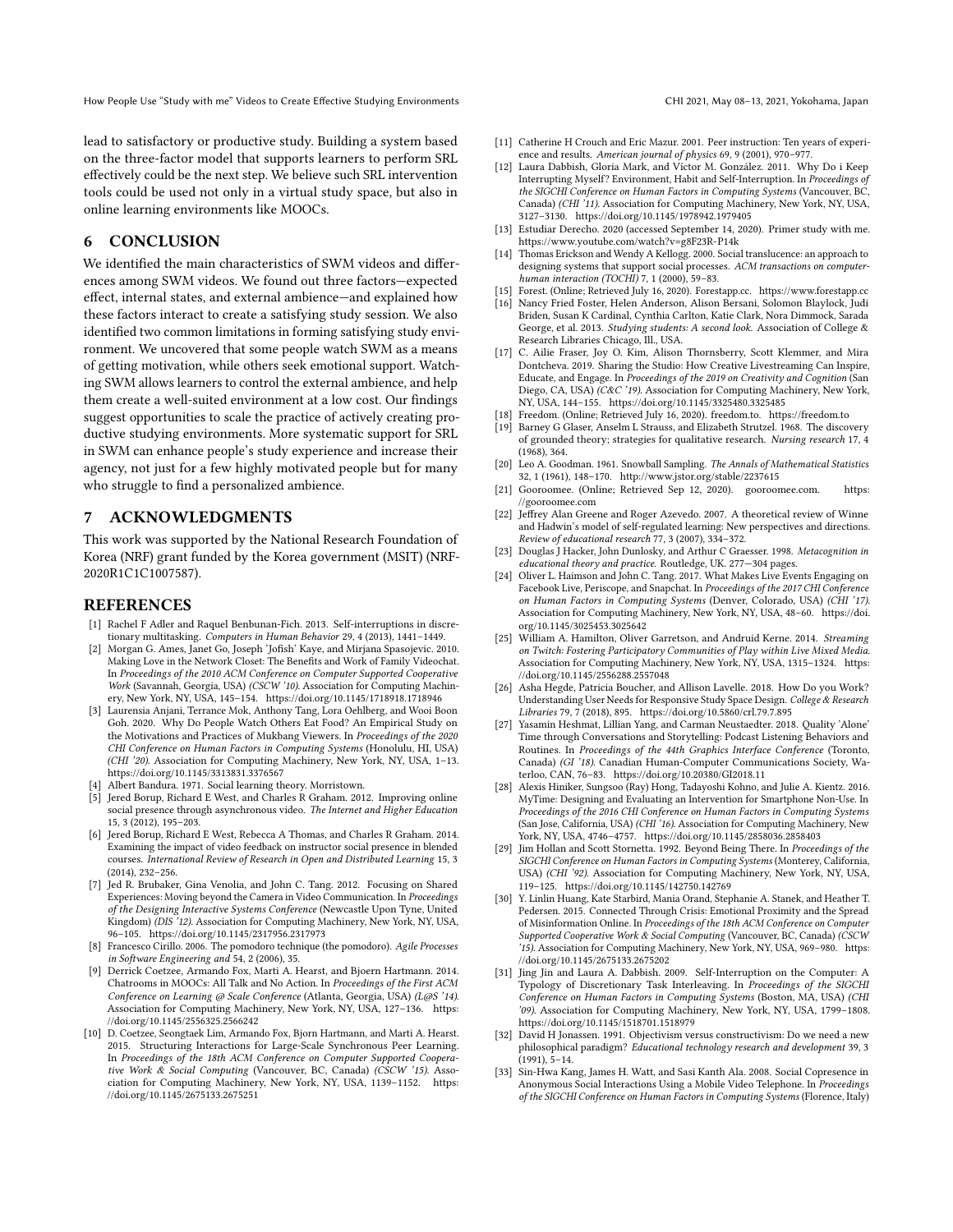CHI 2021, May 08–13, 2021, Yokohama, Japan Yoonjoo Lee, John Joon Young Chung, Jean Y. Song, Minsuk Chang, and Juho Kim

(CHI '08). Association for Computing Machinery, New York, NY, USA, 1535–1544. <https://doi.org/10.1145/1357054.1357295>

- <span id="page-11-9"></span>[34] Demetrios Karis, Daniel Wildman, and Amir Mané. 2016. Improving remote collaboration with video conferencing and video portals. Human–Computer Interaction 31, 1 (2016), 1–58.
- <span id="page-11-33"></span>[35] Young-Ho Kim, Eun Kyoung Choe, Bongshin Lee, and Jinwook Seo. 2019. Understanding Personal Productivity: How Knowledge Workers Define, Evaluate, and Reflect on Their Productivity. In Proceedings of the 2019 CHI Conference on Human Factors in Computing Systems (Glasgow, Scotland Uk) (CHI '19). Association for Computing Machinery, New York, NY, USA, 1–12. [https:](https://doi.org/10.1145/3290605.3300845) [//doi.org/10.1145/3290605.3300845](https://doi.org/10.1145/3290605.3300845)
- <span id="page-11-17"></span>[36] Young-Ho Kim, Jae Ho Jeon, Eun Kyoung Choe, Bongshin Lee, KwonHyun Kim, and Jinwook Seo. 2016. TimeAware: Leveraging Framing Effects to Enhance Personal Productivity. In Proceedings of the 2016 CHI Conference on Human Factors in Computing Systems (San Jose, California, USA) (CHI '16). Association for Computing Machinery, New York, NY, USA, 272–283. [https://doi.org/10.1145/](https://doi.org/10.1145/2858036.2858428) [2858036.2858428](https://doi.org/10.1145/2858036.2858428)
- <span id="page-11-34"></span>[37] Minsam Ko, Subin Yang, Joonwon Lee, Christian Heizmann, Jinyoung Jeong, Uichin Lee, Daehee Shin, Koji Yatani, Junehwa Song, and Kyong-Mee Chung. 2015. NUGU: A Group-Based Intervention App for Improving Self-Regulation of Limiting Smartphone Use. In Proceedings of the 18th ACM Conference on Computer Supported Cooperative Work & Social Computing (Vancouver, BC, Canada) (CSCW '15). Association for Computing Machinery, New York, NY, USA, 1235–1245. <https://doi.org/10.1145/2675133.2675244>
- <span id="page-11-23"></span>[38] Chinmay Kulkarni, Julia Cambre, Yasmine Kotturi, Michael S. Bernstein, and Scott R. Klemmer. 2015. Talkabout: Making Distance Matter with Small Groups in Massive Classes. In Proceedings of the 18th ACM Conference on Computer Supported Cooperative Work & Social Computing (Vancouver, BC, Canada) (CSCW '15). Association for Computing Machinery, New York, NY, USA, 1116–1128. <https://doi.org/10.1145/2675133.2675166>
- <span id="page-11-35"></span>[39] Uichin Lee, Joonwon Lee, Minsam Ko, Changhun Lee, Yuhwan Kim, Subin Yang, Koji Yatani, Gahgene Gweon, Kyong-Mee Chung, and Junehwa Song. 2014. Hooked on Smartphones: An Exploratory Study on Smartphone Overuse among College Students. In Proceedings of the SIGCHI Conference on Human Factors in Computing Systems (Toronto, Ontario, Canada) (CHI '14). Association for Computing Machinery, New York, NY, USA, 2327–2336. [https://doi.org/10.1145/](https://doi.org/10.1145/2556288.2557366) [2556288.2557366](https://doi.org/10.1145/2556288.2557366)
- <span id="page-11-25"></span>[40] Yi-Chieh Lee, Wen-Chieh Lin, Fu-Yin Cherng, Hao-Chuan Wang, Ching-Ying Sung, and Jung-Tai King. 2015. Using Time-Anchored Peer Comments to Enhance Social Interaction in Online Educational Videos. In Proceedings of the 33rd Annual ACM Conference on Human Factors in Computing Systems (Seoul, Republic of Korea) (CHI '15). Association for Computing Machinery, New York, NY, USA, 689–698.<https://doi.org/10.1145/2702123.2702349>
- <span id="page-11-5"></span>[41] Zhicong Lu, Michelle Annett, and Daniel Wigdor. 2019. Vicariously experiencing it all without going outside: A study of outdoor livestreaming in China. Proceedings of the ACM on Human-Computer Interaction 3, CSCW (2019), 1–28.
- <span id="page-11-6"></span>[42] Zhicong Lu, Haijun Xia, Seongkook Heo, and Daniel Wigdor. 2018. You Watch, You Give, and You Engage: A Study of Live Streaming Practices in China. In Proceedings of the 2018 CHI Conference on Human Factors in Computing Systems (Montreal QC, Canada) (CHI '18). Association for Computing Machinery, New York, NY, USA, 1–13.<https://doi.org/10.1145/3173574.3174040>
- <span id="page-11-11"></span>[43] Alendra Lyons, Stephen Reysen, and Lindsey Pierce. 2012. Video lecture format, student technological efficacy, and social presence in online courses. Computers in Human Behavior 28, 1 (2012), 181–186.
- <span id="page-11-36"></span>[44] Gloria Mark, Mary Czerwinski, and Shamsi T. Iqbal. 2018. Effects of Individual Differences in Blocking Workplace Distractions. In Proceedings of the 2018 CHI Conference on Human Factors in Computing Systems (Montreal QC, Canada) (CHI '18). Association for Computing Machinery, New York, NY, USA, 1–12. <https://doi.org/10.1145/3173574.3173666>
- <span id="page-11-12"></span>[45] Jennifer Marlow, Scott Carter, Nathaniel Good, and Jung-Wei Chen. 2016. Beyond Talking Heads: Multimedia Artifact Creation, Use, and Sharing in Distributed Meetings. In Proceedings of the 19th ACM Conference on Computer-Supported Cooperative Work & Social Computing (San Francisco, California, USA) (CSCW '16). Association for Computing Machinery, New York, NY, USA, 1703–1715. <https://doi.org/10.1145/2818048.2819958>
- <span id="page-11-28"></span>[46] Michael J. Muller and Sandra Kogan. 2012. Grounded Theory Method in Human-Computer Interaction and Computer-Supported Cooperative Work. In The Human Computer Interaction Handbook (3 ed.), Julie A. Jacko (Ed.). CRC Press, Boca Raton, FL, Chapter 44, 1003–1024.<https://doi.org/10.1201/b11963-51>
- <span id="page-11-30"></span>[47] Bilge Mutlu and Jodi Forlizzi. 2008. Robots in Organizations: The Role of Workflow, Social, and Environmental Factors in Human-Robot Interaction. In Proceedings of the 3rd ACM/IEEE International Conference on Human Robot Interaction (Amsterdam, The Netherlands) (HRI '08). Association for Computing Machinery, New York, NY, USA, 287–294.<https://doi.org/10.1145/1349822.1349860>
- <span id="page-11-10"></span>[48] Carman Neustaedter and Saul Greenberg. 2012. Intimacy in Long-Distance Relationships over Video Chat. In Proceedings of the SIGCHI Conference on Human Factors in Computing Systems (Austin, Texas, USA) (CHI '12). Association for Computing Machinery, New York, NY, USA, 753–762. [https://doi.org/10.1145/](https://doi.org/10.1145/2207676.2207785)

[2207676.2207785](https://doi.org/10.1145/2207676.2207785)

- <span id="page-11-3"></span>[49] Anthony J. Pellicone and June Ahn. 2017. The Game of Performing Play: Understanding Streaming as Cultural Production. In Proceedings of the 2017 CHI Conference on Human Factors in Computing Systems (Denver, Colorado, USA) (CHI '17). Association for Computing Machinery, New York, NY, USA, 4863–4874. <https://doi.org/10.1145/3025453.3025854>
- <span id="page-11-38"></span>[50] Paul R. Pintrich. 2000. Chapter 14 - The Role of Goal Orientation in Self-Regulated Learning. In Handbook of Self-Regulation, Monique Boekaerts, Paul R. Pintrich, and Moshe Zeidner (Eds.). Academic Press, San Diego, 451 – 502. [https://doi.](https://doi.org/10.1016/B978-012109890-2/50043-3) [org/10.1016/B978-012109890-2/50043-3](https://doi.org/10.1016/B978-012109890-2/50043-3)
- <span id="page-11-2"></span>[51] Karine Pires and Gwendal Simon. 2015. YouTube Live and Twitch: A Tour of User-Generated Live Streaming Systems. In Proceedings of the 6th ACM Multimedia Systems Conference (Portland, Oregon) (MMSys '15). Association for Computing Machinery, New York, NY, USA, 225–230.<https://doi.org/10.1145/2713168.2713195>
- <span id="page-11-24"></span><span id="page-11-15"></span>[52] Pomofocus. (Online; Retrieved Sep 12, 2020). pomofocus.io.<https://pomofocus.io> Leo Porter, Cynthia Bailey Lee, and Beth Simon. 2013. Halving Fail Rates Using Peer Instruction: A Study of Four Computer Science Courses. In Proceeding of the 44th ACM Technical Symposium on Computer Science Education (Denver, Colorado, USA) (SIGCSE '13). Association for Computing Machinery, New York, NY, USA, 177–182.<https://doi.org/10.1145/2445196.2445250>
- <span id="page-11-26"></span>[54] Mariana Regalado and Maura A Smale. 2015. "I am more productive in the library because it's quiet": Commuter students in the college library. College & research libraries 76, 7 (2015), 899–913.
- <span id="page-11-16"></span>[55] RescueTime. (Online; Retrieved July 16, 2020). rescuetime.com. [http://rescuetime.](http://rescuetime.com) [com](http://rescuetime.com)
- <span id="page-11-37"></span>[56] Ido Roll and Philip H Winne. 2015. Understanding, evaluating, and supporting self-regulated learning using learning analytics. Journal of Learning Analytics 2, 1 (2015), 7–12.
- <span id="page-11-18"></span>[57] John Rooksby, Parvin Asadzadeh, Mattias Rost, Alistair Morrison, and Matthew Chalmers. 2016. Personal Tracking of Screen Time on Digital Devices. In Proceedings of the 2016 CHI Conference on Human Factors in Computing Systems (San Jose, California, USA) (CHI '16). Association for Computing Machinery, New York, NY, USA, 284–296.<https://doi.org/10.1145/2858036.2858055>
- <span id="page-11-27"></span>[58] Virtual Study Room. (Online; Retrieved Sep 12, 2020). virtual-study-room.com. <https://www.virtual-study-room.com>
- <span id="page-11-31"></span>[59] Johnny Saldaña. 2015. *The coding manual for qualitative researchers.* Sage, UK.<br>[60] Nurain Adila Abdul Samat. Harwati Hashim. and Melor Md Yunus. 2019. Live
- <span id="page-11-7"></span>[60] Nurain Adila Abdul Samat, Harwati Hashim, and Melor Md Yunus. 2019. Live Streaming: A New Platform for ESL Learning. Creative Education 10, 12 (2019), 2899–2906.
- <span id="page-11-4"></span>[61] Max Sjblom and Juho Hamari. 2017. Why Do People Watch Others Play Video Games? An Empirical Study on the Motivations of Twitch Users. Comput. Hum. Behav. 75, C (Oct. 2017), 985–996.<https://doi.org/10.1016/j.chb.2016.10.019>
- <span id="page-11-22"></span>[62] Michelle K Smith, William B Wood, Wendy K Adams, Carl Wieman, Jennifer K Knight, Nancy Guild, and Tin Tin Su. 2009. Why peer discussion improves student performance on in-class concept questions. Science 323, 5910 (2009), 122–124.
- <span id="page-11-1"></span>[63] Matt Southern. 2020 (accessed September 10, 2020). Google Lists 5 Key Trends Shaping Consumer Behavior Amid COVID-19. [//www.searchenginejournal.com/google-lists-5-key-trends-shaping](https://www.searchenginejournal.com/google-lists-5-key-trends-shaping-consumer-behavior-amid-covid-19/368874/#close)[consumer-behavior-amid-covid-19/368874/#close](https://www.searchenginejournal.com/google-lists-5-key-trends-shaping-consumer-behavior-amid-covid-19/368874/#close)
- <span id="page-11-14"></span>[64] StayFocusd. (Online; Retrieved July 16, 2020). stayfocusd.en.softonic.com. [https:](https://stayfocusd.en.softonic.com) [//stayfocusd.en.softonic.com](https://stayfocusd.en.softonic.com)
- <span id="page-11-32"></span>[65] Anselm Strauss and Juliet Corbin. 1998. Basics of qualitative research techniques. Sage publications Thousand Oaks, CA, USA.
- <span id="page-11-13"></span>[66] Minhyang Suh, Frank Bentley, and Danielle Lottridge. 2018. " It's Kind of Boring Looking at Just the Face" How Teens Multitask During Mobile Videochat. Proceedings of the ACM on Human-Computer Interaction 2, CSCW (2018), 1–23.
- <span id="page-11-20"></span>[67] Casey Swezey and Janet Vertesi. 2019. Working apart, together: The challenges of co-work. Proceedings of the ACM on Human-Computer Interaction 3, CSCW (2019), 1–22.
- <span id="page-11-8"></span>[68] Lee Taber, Leya Breanna Baltaxe-Admony, and Kevin Weatherwax. 2019. What makes a live stream companion? animation, beats, and parasocial relationships. interactions 27, 1 (2019), 52–57.
- <span id="page-11-0"></span>[69] John C. Tang, Gina Venolia, and Kori M. Inkpen. 2016. Meerkat and Periscope: I Stream, You Stream, Apps Stream for Live Streams. In Proceedings of the 2016 CHI Conference on Human Factors in Computing Systems (San Jose, California, USA) (CHI '16). Association for Computing Machinery, New York, NY, USA, 4770–4780. <https://doi.org/10.1145/2858036.2858374>
- <span id="page-11-21"></span>[70] Lev Semenovich Vygotsky. 1980. Mind in society: The development of higher psychological processes. Harvard university press, USA.
- <span id="page-11-19"></span>[71] Steve Whittaker, Vaiva Kalnikaite, Victoria Hollis, and Andrew Guydish. 2016. 'Don't Waste My Time': Use of Time Information Improves Focus. In Proceedings of the 2016 CHI Conference on Human Factors in Computing Systems (San Jose, California, USA) (CHI '16). Association for Computing Machinery, New York, NY, USA, 1729–1738.<https://doi.org/10.1145/2858036.2858193>
- <span id="page-11-29"></span>[72] Allison Woodruff, Sally Augustin, and Brooke Foucault. 2007. Sabbath Day Home Automation: "It's like Mixing Technology and Religion". In Proceedings of the SIGCHI Conference on Human Factors in Computing Systems (San Jose, California,